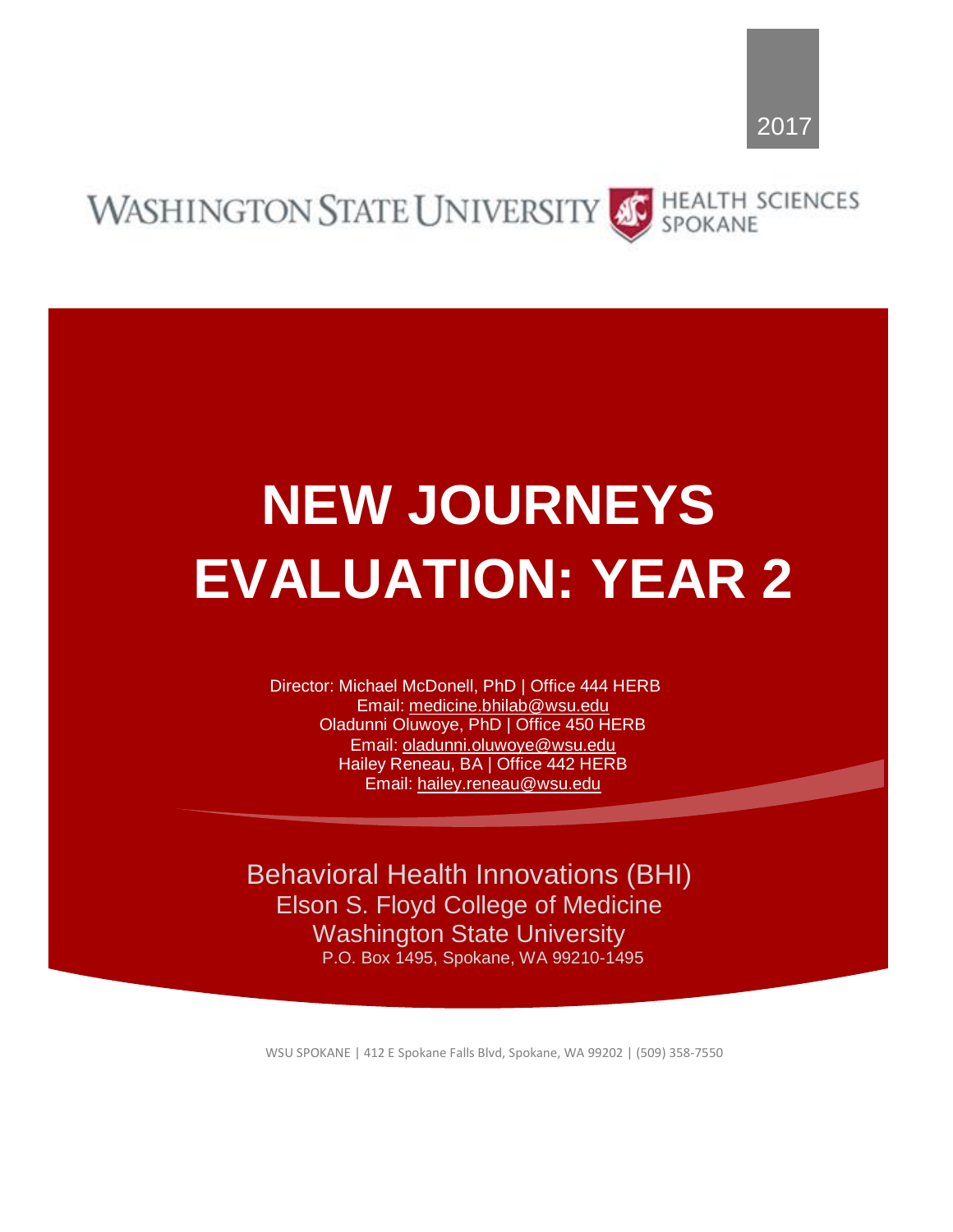# **TABLE OF CONTENTS**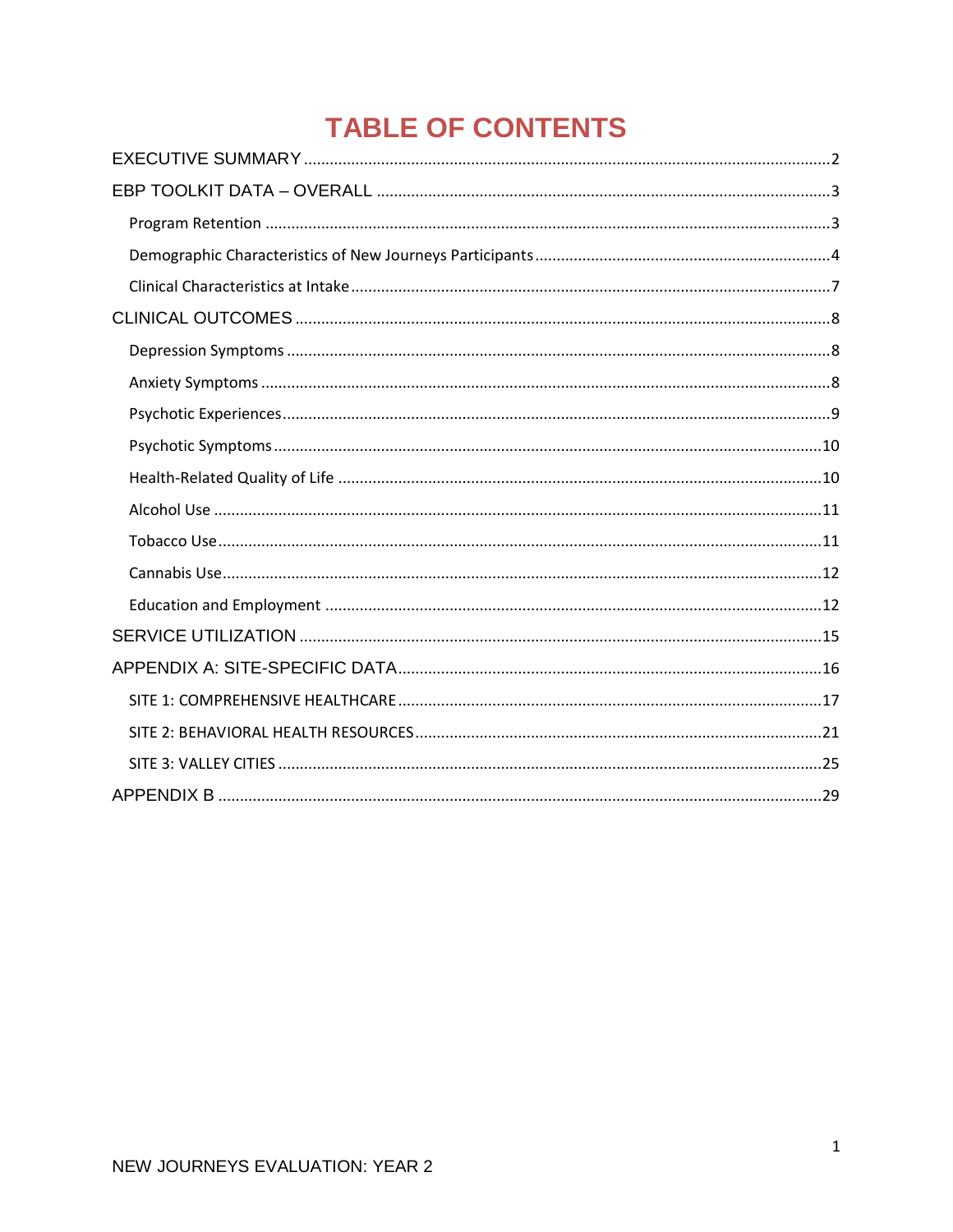# **EXECUTIVE SUMMARY**

New Journeys is an early intervention program for young people experiencing their first episode of psychosis. The program has been in place for two years at Central Washington Comprehensive Health in Yakima, WA, and approximately one year at Behavioral Health Resources in Thurston-Mason Counties, WA and Valley Cities Counseling in King County, WA.

There were 106 referrals to New Journeys in the last two years and  $62\%$  ( $n = 66$ ) of those **individuals met program eligibility**. Sixty-five percent of eligible referrals came from mental health providers. To date, 64% of the 66 enrolled participants are still in the program, 9% have completed the program, 15% have discontinued participation, and 12% were referred to other treatments. On average, participants are completing the program in about nine months.

The majority of participants are male (79%) and the average age is 19 years old. In terms of race and ethnicity, **most participants are non-white, non-Hispanic**. Twelve percent identify themselves as GBLTQ. Though the majority of participants were Medicaid enrollees, the number of youth with commercial insurance increased from none last year to 12 (22%) this year. Participants have a mean duration of untreated psychosis of about seven months. Forty-five percent of participants are enrolled in school and four percent are employed when entering the program.

Upon entering the program, **almost half of participants report moderate or higher levels of depression** (43%) and **anxiety** (41%). **Twenty-seven percent report thinking about suicide** in the two weeks before beginning New Journeys. As for substance use at intake, 34% report smoking cigarettes, 27% report using cannabis, and 18% report drinking in the last 30 days.

Over their first six months in the New Journeys program (the period when adequate data is available for analysis), participants report significantly **lower levels of anxiety, depression, and psychotic symptoms** relative to when they entered the program. Participants also report **improved quality of life** and **are more likely to be employed** during New Journeys, compared to before enrolling in the program. The program is not associated with reductions in substance use. Overall, attendance by participants and families is high.

In **conclusion**, participants are diverse in terms of race, ethnicity and sexual orientation. They are predominately male. Consistent with program objectives, both public and privately insured youth are enrolled in the program. New Journeys participants experience improvements in psychiatric symptoms, quality of life, and vocational functioning, indicating that New Journeys has a **positive impact on the lives of youth with first-episode psychosis**.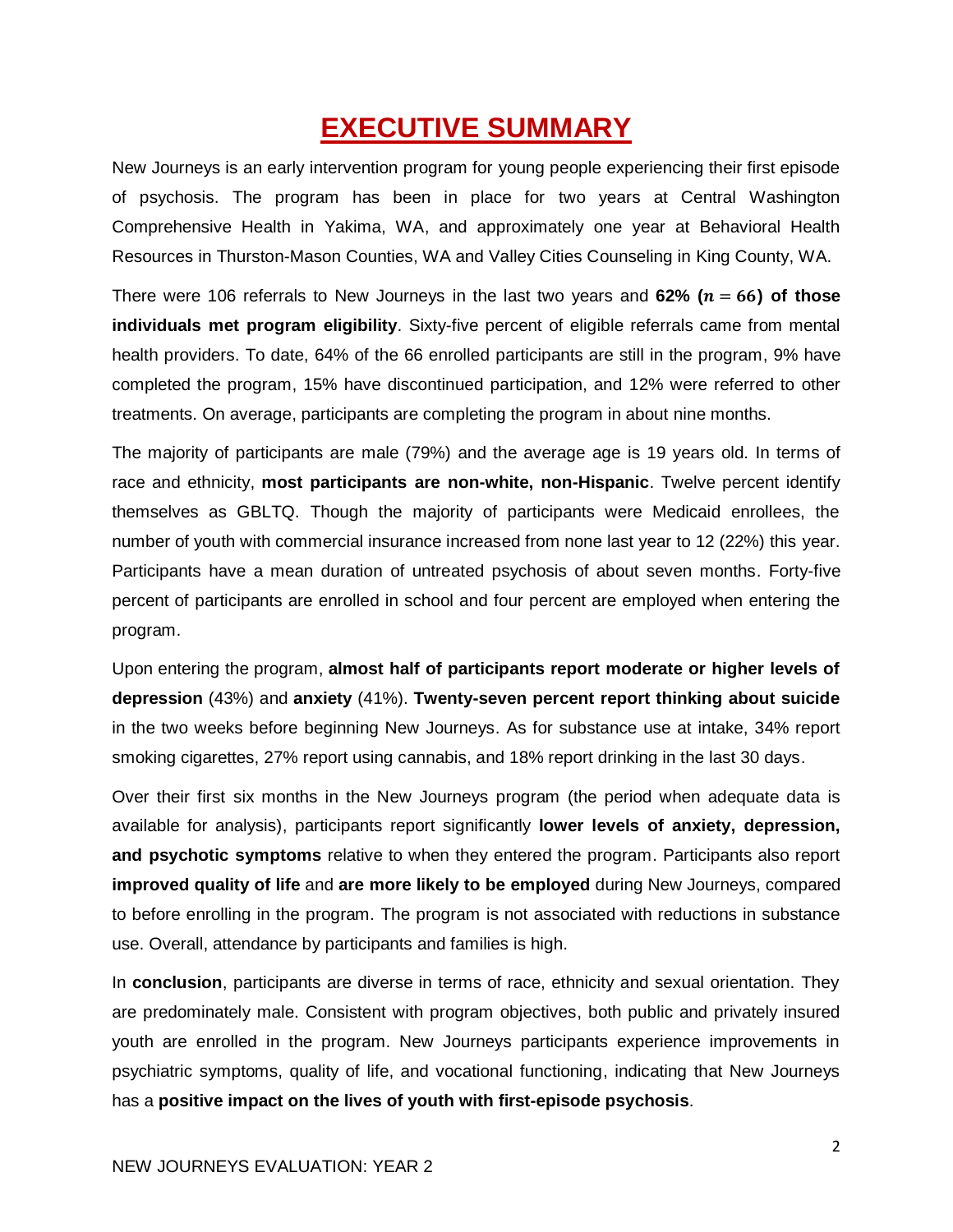# **EBP TOOLKIT DATA – OVERALL**

## *Program Retention*

Around one-fourth of participants stopped participating in New Journeys during the evaluation period. Table 1 shows the average duration of participation for participants who dropped out, were referred to other treatment options, or who completed the New Journeys program. About 64% of youth who started New Journeys are still enrolled in the program and so are not included in this table. The average duration of time that participants were in the program was around six months. Participants who dropped out of the program (status "inactive") participated in the program for an average of six months. Those who were referred out of the program because they were not a good fit for New Journeys (e.g., primarily for drug or alcohol problems) typically had a shorter duration of participation (approximately five months), and those who completed the program did so in around nine months. Results suggest that the first six months of the program is an essential period for assessing the appropriateness of the program for youth, as well as implementing strategies to improve retention.

|                        | <b>Days</b> |       | <b>Months</b> |     |
|------------------------|-------------|-------|---------------|-----|
|                        | м           | м     | SD            |     |
| Dropped Out $(n = 10)$ | 181.0       | 138.5 | 6.0           | 4.6 |
| Referred ( $n = 8$ )   | 139.7       | 108.5 | 47            | 3.6 |
| Completed $(n = 6)$    | 287.0       | 155.8 | 96            | 5.2 |
| Total                  | 199.26      |       | 6.6           |     |

#### **Table 1. Average Duration of Participation in New Journeys**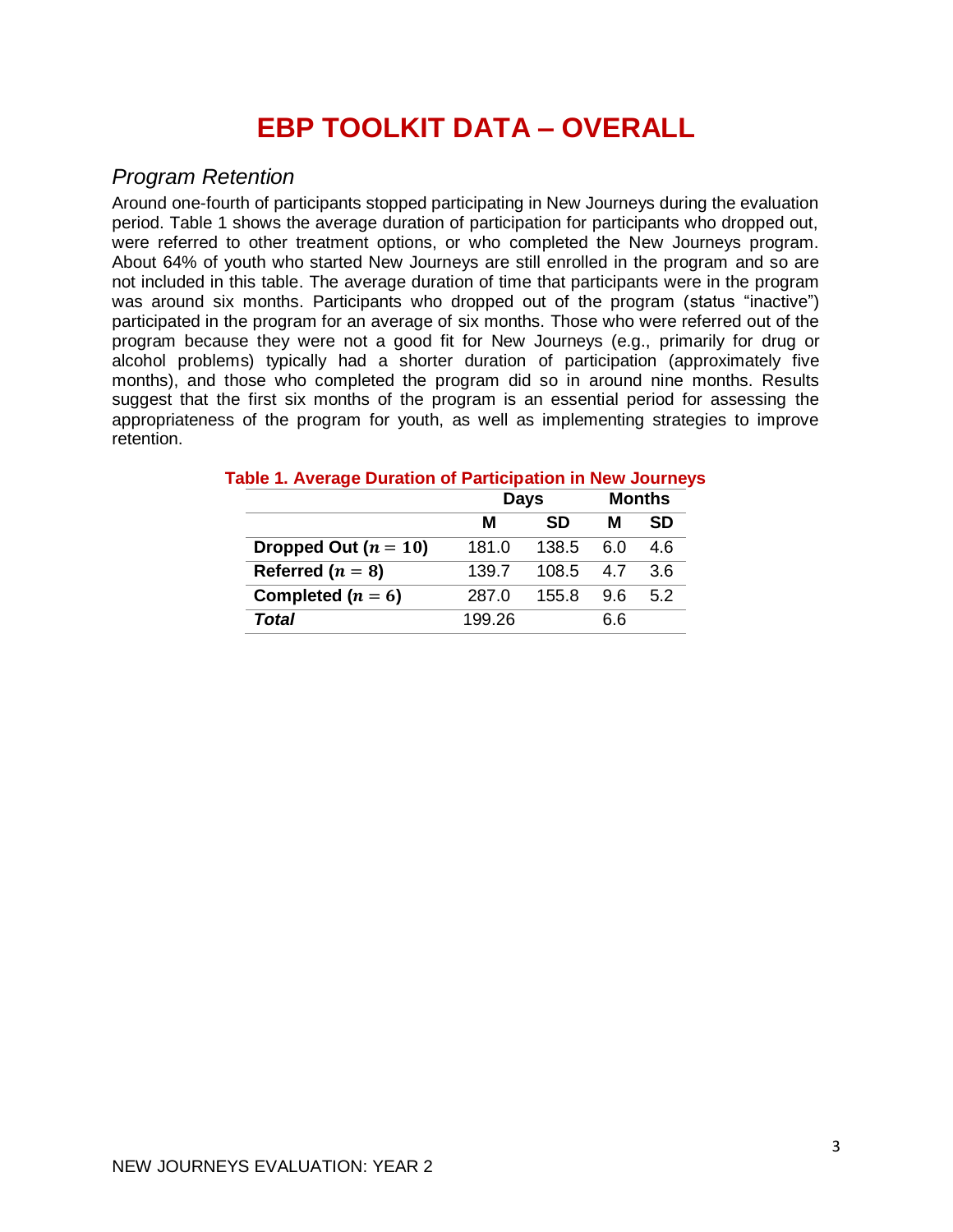# *Demographic Characteristics of New Journeys Participants*

The average age of New Journeys participants is 19 years old and the vast majority (77%) of participants are male. The disproportionate numbers of men enrolled in the program may be related to the average age, with men being more likely to experience first-episode psychosis in their teens and early twenties and women being more likely to have an onset of these symptoms in their mid- to late twenties.

Overall the race and ethnicity of participants reflect the diversity of their communities, with the majority of individuals describing themselves as a race and ethnicity other than white, non-Hispanic. Twelve percent describe themselves as lesbian, gay, bisexual, or questioning. Forty-three percent of the youth enrolled in the program are Hispanic or Latino, reflecting the large Latino populations of Yakima and south King County. Although, all three sites have Latino participants. Overall, results of the evaluation suggest that New Journeys participants are very diverse and integration of best practices for working with diverse (cultural competence, addressing issues unique to GBLTQ) participants is important, especially if this is not already being addressed.

Though the majority of participants were Medicaid enrollees, there was an increase in youth with commercial insurance from none last year to 12 (22%) this year. Participants with commercial insurance came from all three sites. This suggests that New Journeys is serving youth with FEP regardless of their insurance status, a goal of the program.

Most participants were stably housed at the start of the program. Nearly all participants were unemployed, though 41% were enrolled in school at the beginning of the program. The low numbers of employed youth may reflect the relatively young age of New Journey's participants. At the same time, the very low rates of employment and relatively low rates of school enrollment demonstrate the need for the supported employment and education interventions that are offered in New Journeys.

|                     | $\%$ | (n)            | M    | <b>SD</b> |
|---------------------|------|----------------|------|-----------|
| <b>Participants</b> |      | 66             |      |           |
| Age                 |      |                | 18.9 | 2.5       |
| <b>Status</b>       |      |                |      |           |
| Active              | 64%  | 42             |      |           |
| Dropped Out         | 15%  | 10             |      |           |
| Referred            | 12%  | 8              |      |           |
| Completed           | 9%   | 6              |      |           |
| <b>Gender</b>       |      |                |      |           |
| Male                | 79%  | 51             |      |           |
| Female              | 20%  | 13             |      |           |
| Other               | 1%   | 1              |      |           |
| Race                |      |                |      |           |
| White               | 48%  | 28             |      |           |
| <b>Black</b>        | 12%  | 7              |      |           |
| Asian               | 4%   | $\overline{2}$ |      |           |
| Alaskan             | 8%   | 5              |      |           |
| Multiracial         | 4%   | $\overline{2}$ |      |           |
| Other               | 24%  | 14             |      |           |
|                     |      |                |      |           |

#### *Table 2. Participant Demographics for New Journeys* \*Percentages exclude missing responses, which are 11 or fewer in each category.

4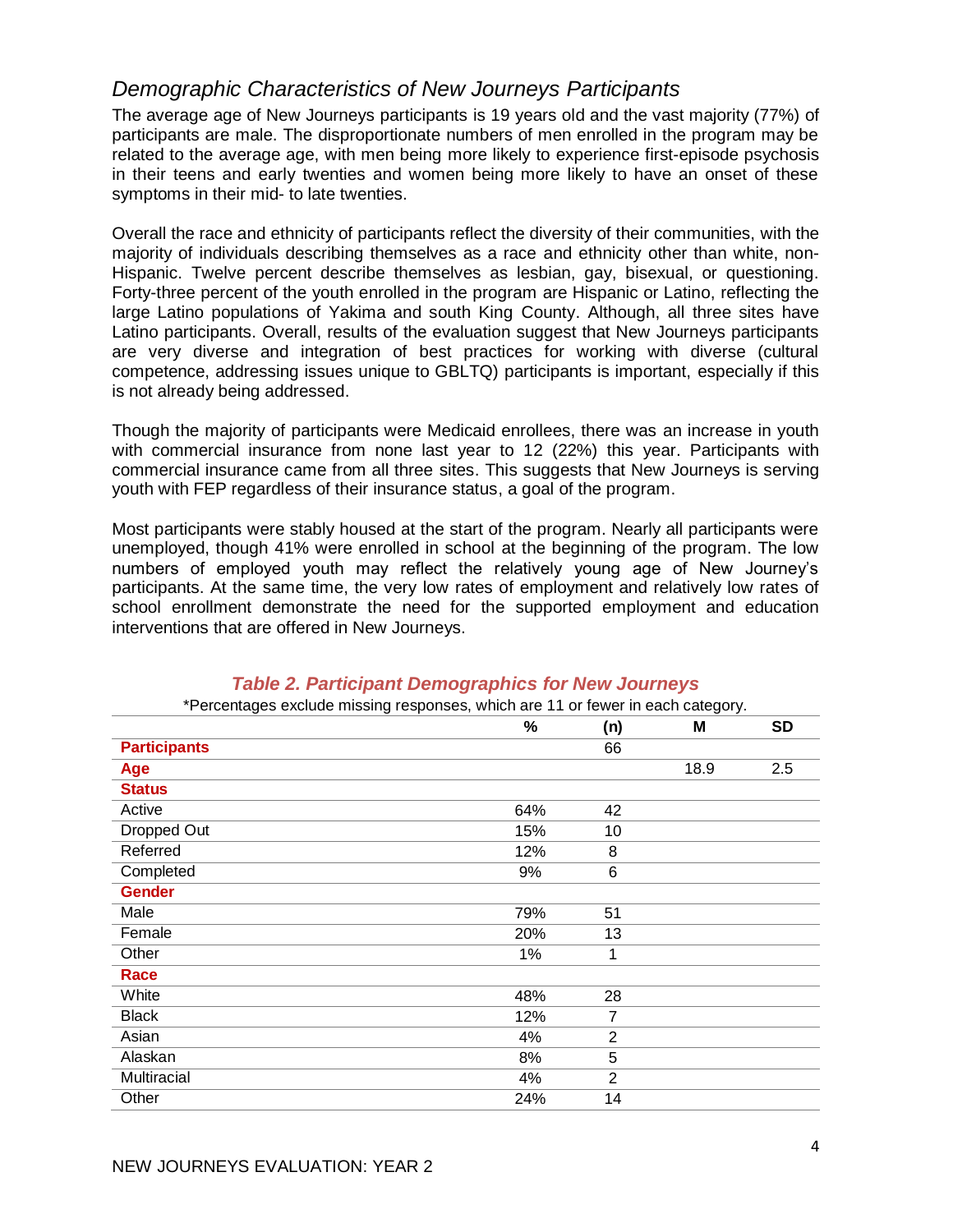|                                    | %   | (n)            | M | <b>SD</b> |
|------------------------------------|-----|----------------|---|-----------|
| <b>Ethnicity</b>                   |     |                |   |           |
| Hispanic                           | 43% | 25             |   |           |
| Non-Hispanic                       | 57% | 33             |   |           |
| <b>Sexual Orientation</b>          |     |                |   |           |
| Heterosexual                       | 88% | 52             |   |           |
| Gay or Lesbian                     | 5%  | 3              |   |           |
| <b>Bisexual</b>                    | 5%  | 3              |   |           |
| Questioning                        | 2%  | 1              |   |           |
| <b>Preferred Language</b>          |     |                |   |           |
| English                            | 92% | 60             |   |           |
| Spanish                            | 6%  | 4              |   |           |
| Other                              | 2%  | 1              |   |           |
| <b>Insurance Type</b>              |     |                |   |           |
| <b>Provider One/Medicaid</b>       | 67% | 36             |   |           |
| Private Insurance                  | 22% | 12             |   |           |
| <b>Other Public Insurance</b>      | 7%  | 4              |   |           |
| Uninsured                          | 4%  | $\overline{2}$ |   |           |
| <b>Living Situation</b>            |     |                |   |           |
| <b>Stable</b>                      | 81% | 52             |   |           |
| Temporary                          | 12% | 8              |   |           |
| <b>Homeless</b>                    | 2%  | 1              |   |           |
| Other (institutionalized/unstable) | 5%  | 3              |   |           |
| <b>Employment</b>                  |     |                |   |           |
| Employed                           | 4%  | 7              |   |           |
| Unemployed                         | 96% | 57             |   |           |
| <b>Education</b>                   |     |                |   |           |
| Attending                          | 45% | 26             |   |           |
| Not Attending                      | 55% | 38             |   |           |

#### *Mental Health History*

While most participants were involved in the mental health system before New Journeys, they had a relatively brief average duration of untreated psychosis of 7.2 months. Despite the relatively short duration of untreated psychosis, participants first interacted with the mental health system at an average age of 16 and averaged one to two previous psychiatric hospitalizations before enrolling in New Journeys. One strength of the program is that there was a short (7.3 days) average time between a participant's referral and their contact with New Journeys.

| <b>Table 3. Mental Health History</b>                        |       |           |  |  |  |  |  |  |  |  |  |  |
|--------------------------------------------------------------|-------|-----------|--|--|--|--|--|--|--|--|--|--|
| <b>Mental Health History</b>                                 | м     | <b>SD</b> |  |  |  |  |  |  |  |  |  |  |
| <b>Duration of Untreated Psychosis (days)</b>                | 216.8 | 195.6     |  |  |  |  |  |  |  |  |  |  |
| Time between referral and contact with<br>participant (days) | 7.3   | 11.8      |  |  |  |  |  |  |  |  |  |  |
| Age at First Contact with Mental Health System               | 15.8  | 6.6       |  |  |  |  |  |  |  |  |  |  |
| <b>Number of Previous Psychiatric Hospitalizations</b>       | 17    | 1.9       |  |  |  |  |  |  |  |  |  |  |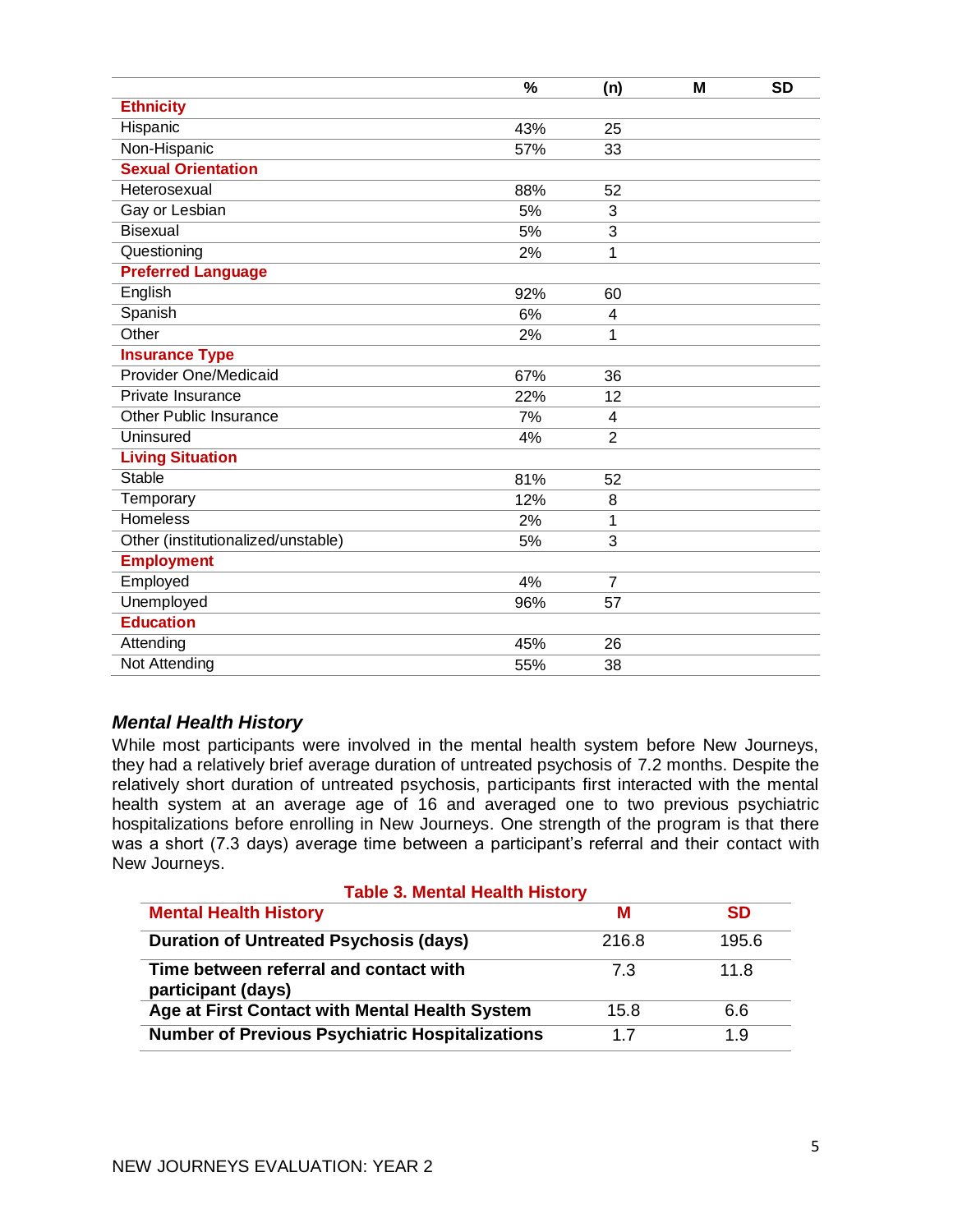#### *Referral Source*

The majority (66%) of participants were referred from a mental health provider. Outside of mental health providers, there is a greater diversity in referral sources compared to last year.

| <b>Table 4. Referral Source</b> |     |               |  |  |  |  |  |  |  |  |  |
|---------------------------------|-----|---------------|--|--|--|--|--|--|--|--|--|
| <b>Referral Source</b>          | ℅   | (n)           |  |  |  |  |  |  |  |  |  |
| <b>Mental Health Provider</b>   | 66% | 43            |  |  |  |  |  |  |  |  |  |
| <b>Medical Provider</b>         | 15% | 10            |  |  |  |  |  |  |  |  |  |
| <b>Family</b>                   | 9%  | 6             |  |  |  |  |  |  |  |  |  |
| <b>Legal System</b>             | 3%  | 2             |  |  |  |  |  |  |  |  |  |
| <b>School</b>                   | 3%  | $\mathcal{P}$ |  |  |  |  |  |  |  |  |  |
| <b>Social Services</b>          | 2%  | 1             |  |  |  |  |  |  |  |  |  |
| <b>Emergency Department</b>     | 2%  | 1             |  |  |  |  |  |  |  |  |  |

#### *Diagnoses*

Consistent with program inclusion criteria, 85% ( $n = 53$ ) of youth were diagnosed with a psychotic disorder at intake, with schizophrenia and psychotic disorder not otherwise specified being the most common diagnoses. Twenty-nine percent of the participants were diagnosed with psychotic disorders, not otherwise specified at intake to New Journeys. Seven percent had a primary diagnosis of a mood disorder and were enrolled in the first year of the program at Central Washington Comprehensive, prior to changes in inclusion criteria.

| Table 5. Primary Diagnosis       |     |     |  |  |  |  |  |  |  |  |  |  |
|----------------------------------|-----|-----|--|--|--|--|--|--|--|--|--|--|
| <b>Primary Diagnosis</b>         | %   | (n) |  |  |  |  |  |  |  |  |  |  |
| Schizophrenia                    | 30% | 19  |  |  |  |  |  |  |  |  |  |  |
| <b>Psychosis Not Otherwise</b>   | 29% | 18  |  |  |  |  |  |  |  |  |  |  |
| <b>Specified</b>                 |     |     |  |  |  |  |  |  |  |  |  |  |
| <b>Schizoaffective Disorder</b>  | 13% | 8   |  |  |  |  |  |  |  |  |  |  |
| <b>Schizophreniform Disorder</b> | 13% | 8   |  |  |  |  |  |  |  |  |  |  |
| <b>Bipolar Disorder</b>          | 5%  | 3   |  |  |  |  |  |  |  |  |  |  |
| <b>Delusional Disorder</b>       | 2%  |     |  |  |  |  |  |  |  |  |  |  |
| <b>Major Depression</b>          | 2%  | 1   |  |  |  |  |  |  |  |  |  |  |
| <b>Other</b>                     | 6%  |     |  |  |  |  |  |  |  |  |  |  |

# **Table 5. Primary Diagnosis**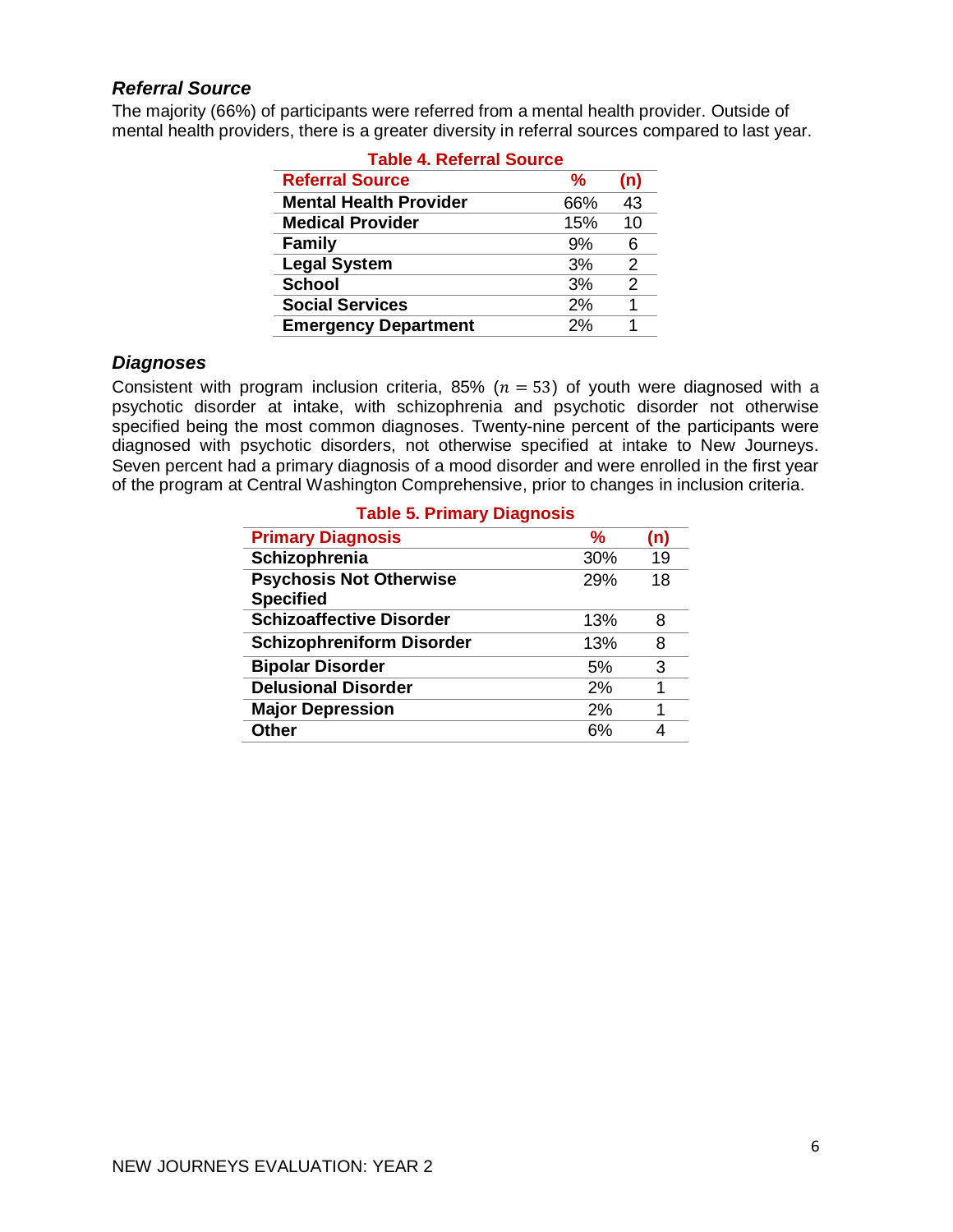# *Clinical Characteristics at Intake*

As part of the New Journeys evaluation, we administered a variety of clinical measures at program intake and then weekly or monthly during the program. These include measures assessing psychotic experiences, psychotic symptom severity, depression, anxiety, suicidal thinking, and also drug and alcohol use (See Appendix B).

In terms of psychotic symptoms at intake, the average score on the Psychotic Experiences scale (a comprehensive self-report measure of hallucinations and delusions ranging from 0 to 28) was 8.8. On a brief measure of clinician-rated psychotic symptoms (ranging from 0 to 35), participants had a mean score of 10.6. The prevalence of current clinically significant depression and anxiety symptoms was high, with 41% reporting at least moderate anxiety and 43% reporting at least moderate depression. Twenty-seven percent of participants also endorsed thinking about suicide in the two weeks before entering the program. These results emphasize the importance of treating comorbid anxiety and depression, as well as the importance of assessing and treating suicidality in this very high-risk population.

In terms of substance use in the 30 days prior to program entry, tobacco use was the most frequent (34%), followed by cannabis (27%) and alcohol use (18%). Other drug use was infrequent, with 5% of youth using other drugs. Rates of alcohol use, in particular, are lower in New Journeys than in other national samples of youth receiving FEP interventions. It is also important to note that opioid use, a public health epidemic does not appear to be affecting New Journeys participants at this time.

|                                                  | %   | (n)             | <b>Mean</b> | <b>SD</b> |
|--------------------------------------------------|-----|-----------------|-------------|-----------|
| <b>Psychotic experiences score (CAPE-P15)</b>    |     | 58              | 8.8         | 8.6       |
| <b>Psychotic symptom severity score (CRDPSS)</b> |     | 62              | 10.6        | 4.7       |
| <b>Depression Severity (PHQ-9)</b>               |     |                 |             |           |
| $(1)$ None                                       | 28% | 17              |             |           |
| (2) Mild                                         | 29% | 18              |             |           |
| (3) Moderate                                     | 21% | 13              |             |           |
| (4) Moderate-Severe                              | 11% | 7               |             |           |
| (5) Severe                                       | 11% | 7               |             |           |
| Total                                            |     | 62              | 9.4         | 6.9       |
| <b>Anxiety Severity (GAD-7)</b>                  |     |                 |             |           |
| (1) None                                         | 31% | 19              |             |           |
| (2) Mild                                         | 28% | 17              |             |           |
| (3) Moderate                                     | 21% | 13              |             |           |
| Severe<br>$\left( 4\right)$                      | 20% | 12              |             |           |
| Total                                            |     | 61              | 8.1         | 5.8       |
| <b>Suicidal Thinking (Last Two Weeks)</b>        |     |                 |             |           |
| (1) Not At All                                   | 73% | 44              |             |           |
| (2) Several Days                                 | 11% | 7               |             |           |
| (3) More Than Half the Days                      | 13% | 8               |             |           |
| (4) Nearly Every Day                             | 3%  | $\overline{2}$  |             |           |
| Alcohol, drug, & tobacco use (Last 30 Days)      |     |                 |             |           |
| <b>Used Alcohol</b>                              | 18% | 11              |             |           |
| Used Tobacco                                     | 34% | 23              |             |           |
| <b>Used Cannabis</b>                             | 27% | $\overline{17}$ |             |           |
| Vapor Cigarettes                                 | 16% | 10              |             |           |
| <b>Used Other Drugs</b>                          | 5%  | 3               |             |           |
| Total                                            |     | 69              |             |           |

#### *Table 6. Clinical Characteristics of Participants by Measure*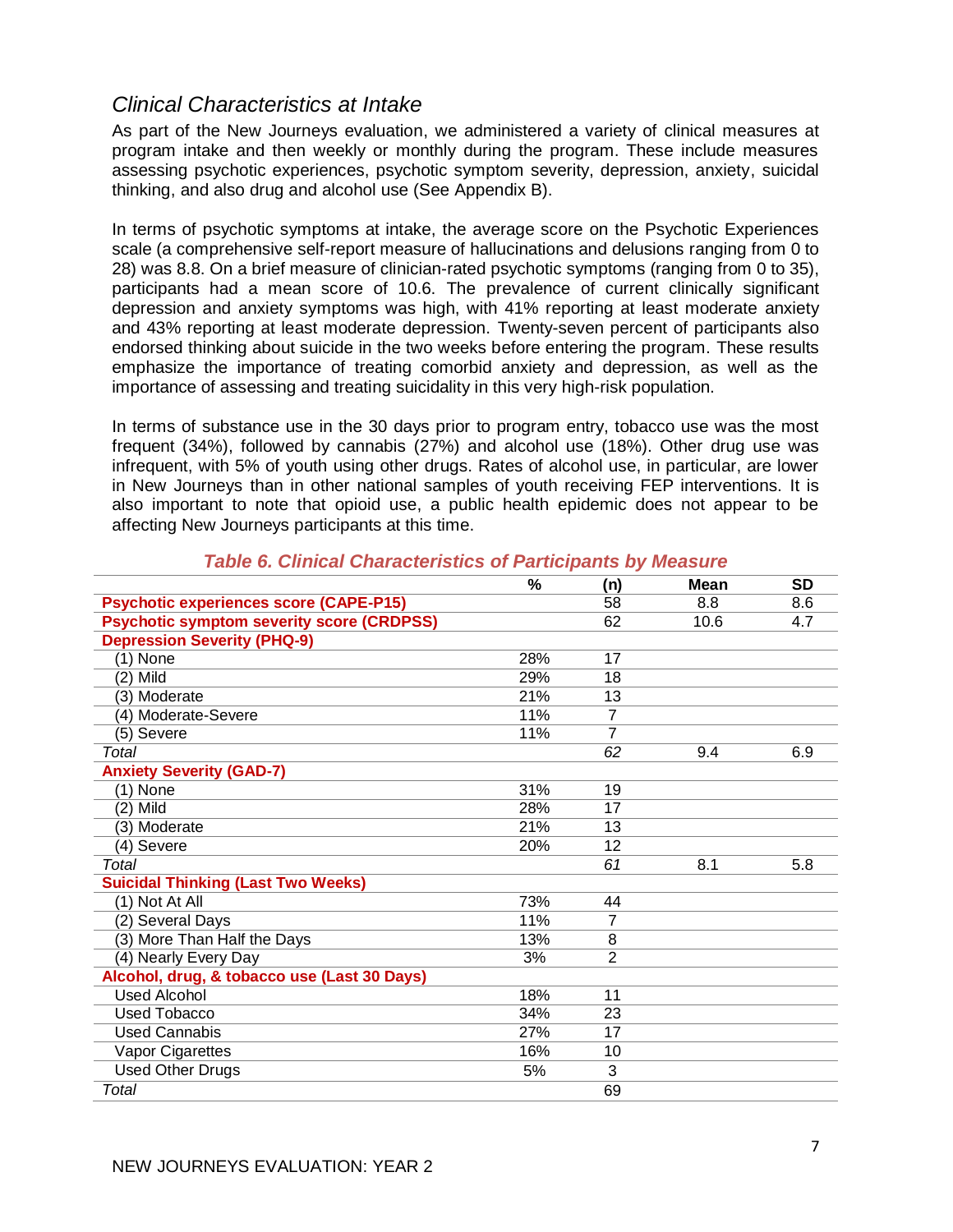# **CLINICAL OUTCOMES**

To assess the effectiveness of the New Journeys program, we investigated changes in symptoms from program intake across the first six months of New Journeys participation. We selected the first six months because attrition was relatively high after that time, resulting in a great deal of missing data in later months. We display the mean scores across time for each measure in Figures 1-12 below. We have also included the number of individuals who provided data (completed each measure at each time point).

We used generalized estimating equations, an inferential statistical analysis to assess whether or not changes in symptoms were statistically significant. For these analyses, we compared participants' scores on each measure before and after program intake.

# *Depression Symptoms*

To assess **depression**, participants completed the PHQ-9. As the figure below describes, there was a significant (  $\beta = 3.64$ ;  $CI: 1.81 - 5.48$ ;  $p < 0.05$  ) decrease in depression (assessed by the PHQ-9) over time among participants enrolled in New Journeys. Overall, the mean depression score at intake was 9.35 compared to 5.71 over six months of treatment.



*Figure 1. Average PHQ-9 total score over time*

# *Anxiety Symptoms*

To assess **anxiety**, participants completed the GAD-7. There was a significant ( $\beta$  = 4.02;  $CI: 2.69 - 5.35$ ;  $p < 0.05$ ) decrease in anxiety (assessed by the GAD-7) over time, as described in the figure below. Overall, the mean depression score at intake was 8.08 compared to 4.06 over six months of treatment.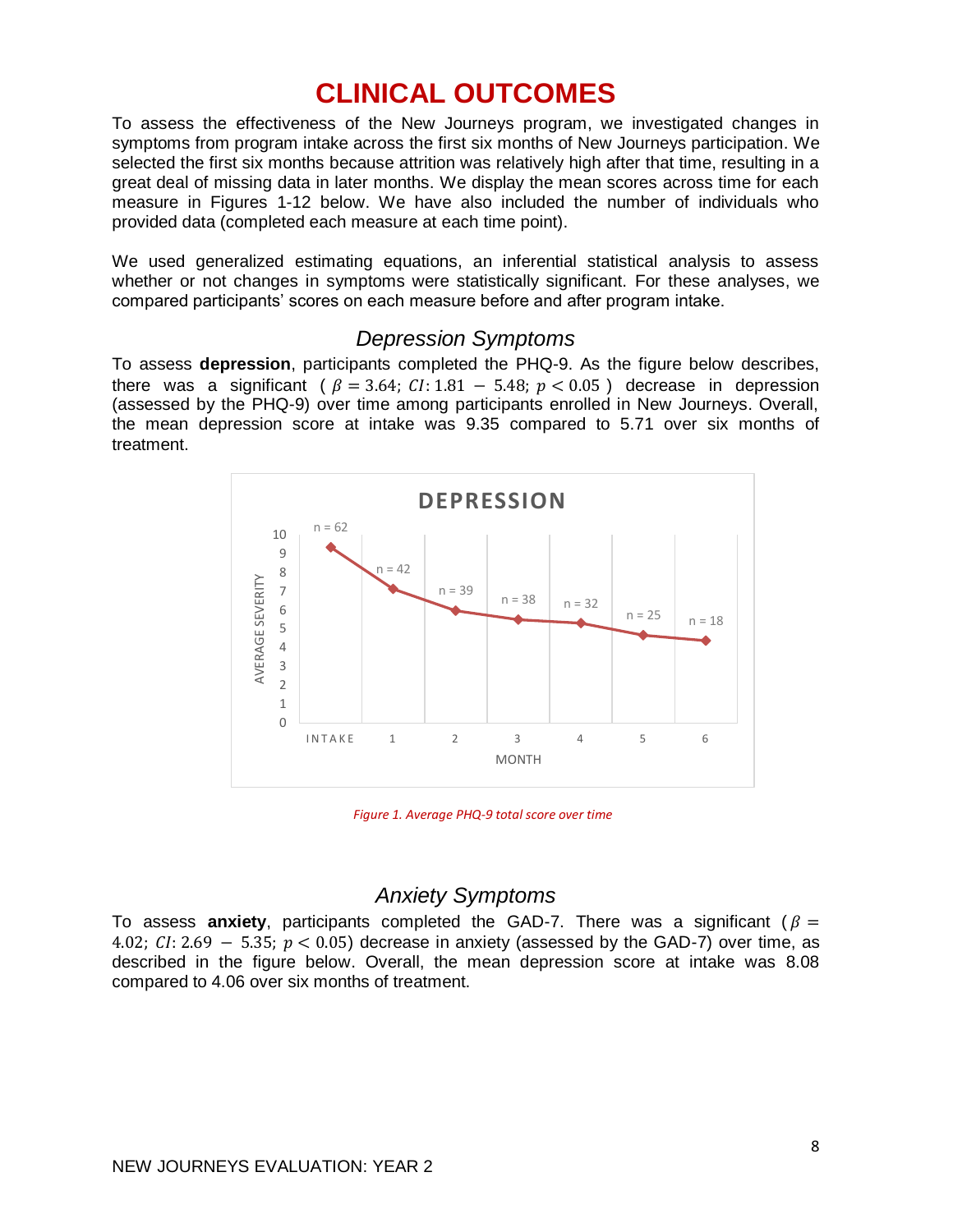

*Figure 2. Average GAD-7 total score over time*

## *Psychotic Experiences*

Participants completed the CAPE-P15 to comprehensively assess the impact of New Journeys on **psychotic experiences**. There was a significant ( $\beta = 5.19$ ; CI: 3.21 − 7.18;  $p < 0.05$ ) decrease in psychotic symptoms (assessed by the CAPE-P15) over time among participants enrolled in New Journeys. There was a large reduction in CAPE-P15 scores, with the mean psychotic experience score decreasing from 8.76 at baseline to an average of 3.56 over six months of treatment.



*Figure 3. Average CAPE-P15 total score over time*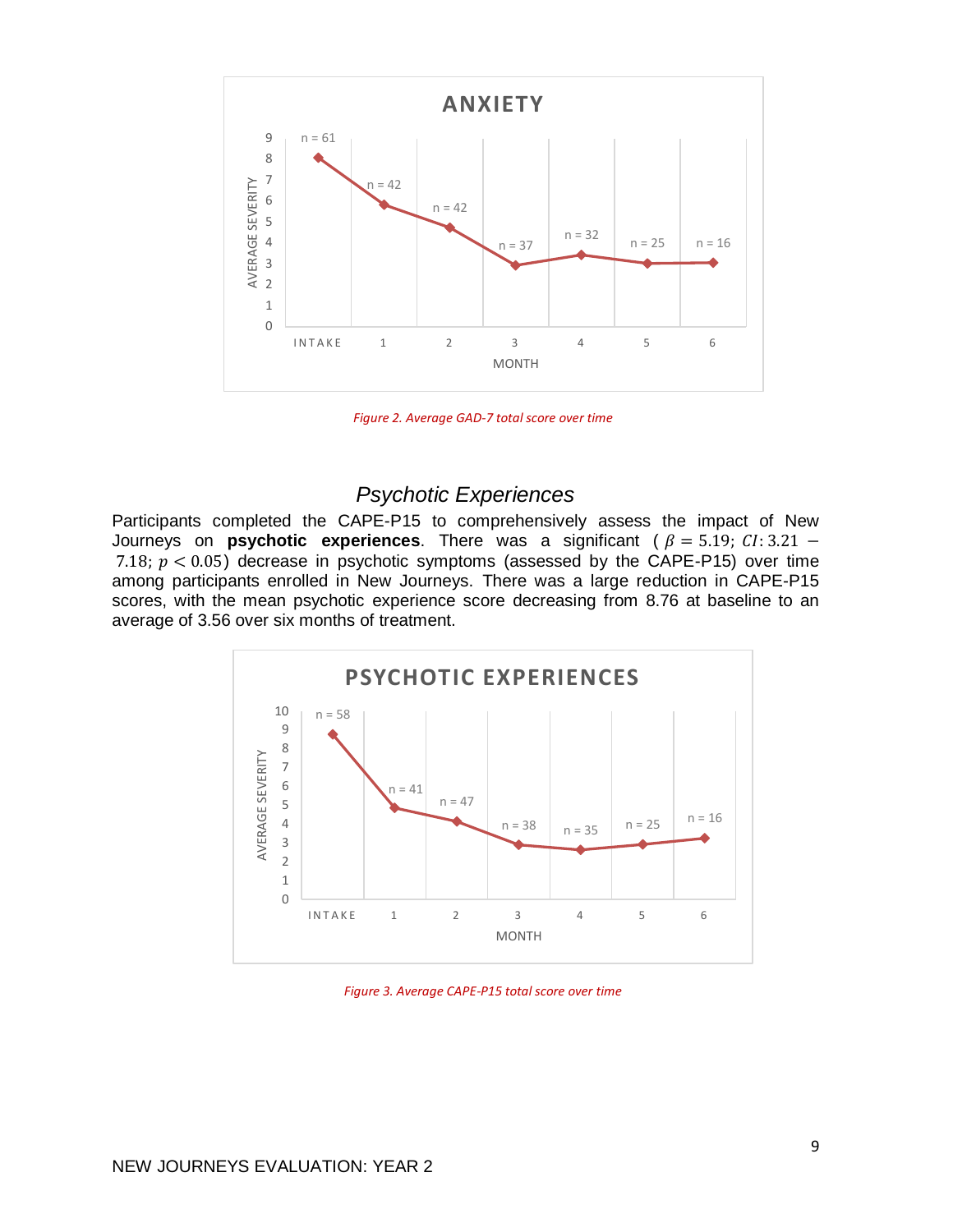# *Psychotic and Related Symptoms*

We chose the CRDPSS as a simple, brief clinician rating of overall **psychotic and related symptoms** that could be administered weekly to assess participant outcomes. As Figure 4 indicates, there was a significant ( $\beta = 2.24$ ;  $CI: 1.34 - 3.13$ ;  $p < 0.05$ ) decrease in psychotic symptoms (assessed by the CRDPSS summary score) over time among participants enrolled in New Journeys. Importantly, this effect is maintained across the post-treatment period as described in the figure. Overall, the mean psychotic symptom score at intake was 10.62 compared to 8.38 over six months of treatment.



*Figure 4. Average CRDPSS summary score over time*

# *Health-Related Quality of Life*

To assess participants' perception of their own **physical and mental health-related quality of life,** the Healthy Days Core Module was administered every 30 days. Specifically, participants were asked, "During the past 30 days, for about how many days did poor physical or mental health keep you from doing your usual activities, such as self-care, work, or recreation?" There was a significant  $(\beta = 4.13; C1: 0.83 - 7.43; p < 0.05)$  decrease in unhealthy days (assessed by the Healthy Days Core Module) over time among participants enrolled in New Journeys. Overall, the mean number of unhealthy days at intake was 7.47 compared to 3.34 over six months of treatment. This indicates an overall increase in the functioning and quality of life of New Journeys participants after receiving treatment.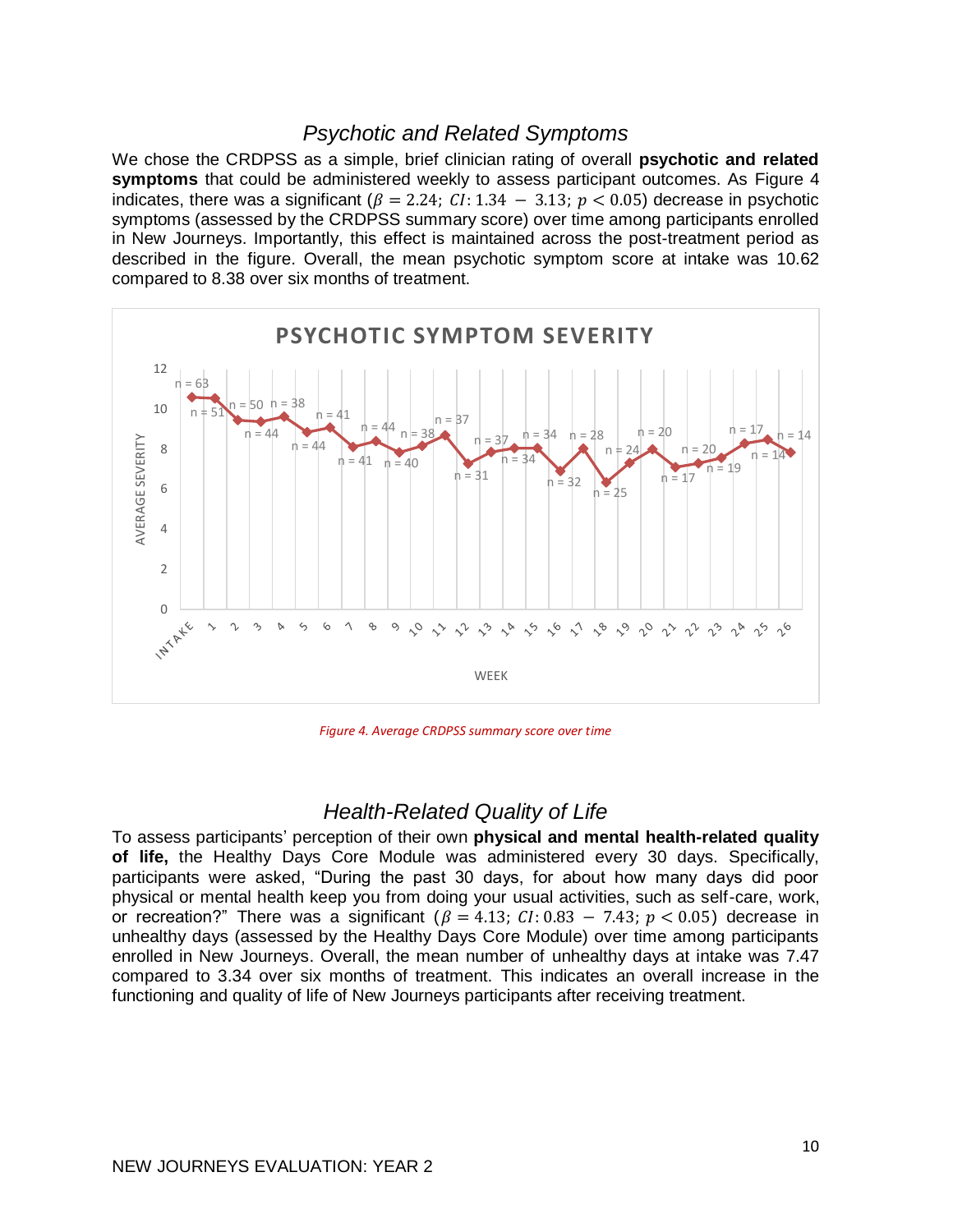

*Figure 5. Average Unhealthy Days over last 30 days*

# *Alcohol Use*

To assess **alcohol use**, participants were asked if they drank any alcohol (more than a few sips) in the last 30 days. There was no significant change in the percentage of alcohol use over time ( $OR = 0.78$ ;  $CI: 0.38 - 1.60$ ;  $p = 0.490$ ).



*Figure 6. Percent that used alcohol over last 30 days*

# *Tobacco Use*

To assess **tobacco use**, participants were asked if they "smoked cigarettes, cigars, or other tobacco" in the last 30 days. There was no significant change in the percentage of tobacco users over time ( $OR = 1.12$ ;  $CI: 0.72 - 1.75$ ;  $p = 0.615$ ).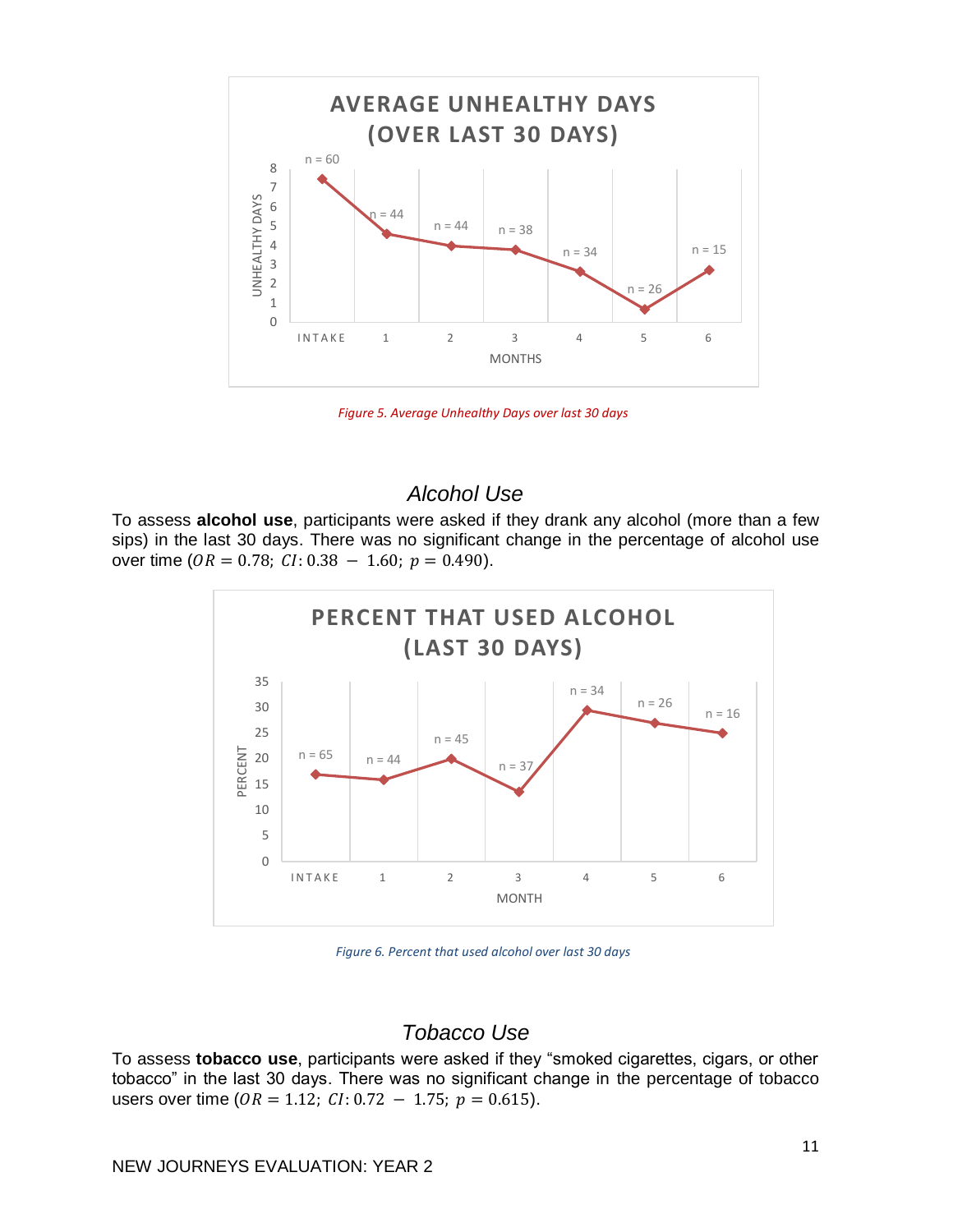

*Figure 7. Percent that used tobacco over last 30 days*

# *Cannabis Use*

To assess **cannabis use**, participants were asked if they've "smoked any marijuana or hashish" in the last 30 days. There was no significant change in the percentage of cannabis user over time ( $OR = 1.01$ ;  $CI: 0.59 - 1.72$ ;  $p = 0.981$ ).



*Figure 8. Percent that used cannabis over last 30 days*

Overall, results of the substance abuse surveys suggest that New Journeys is having no positive impact on those who are using alcohol, cannabis or smoking tobacco.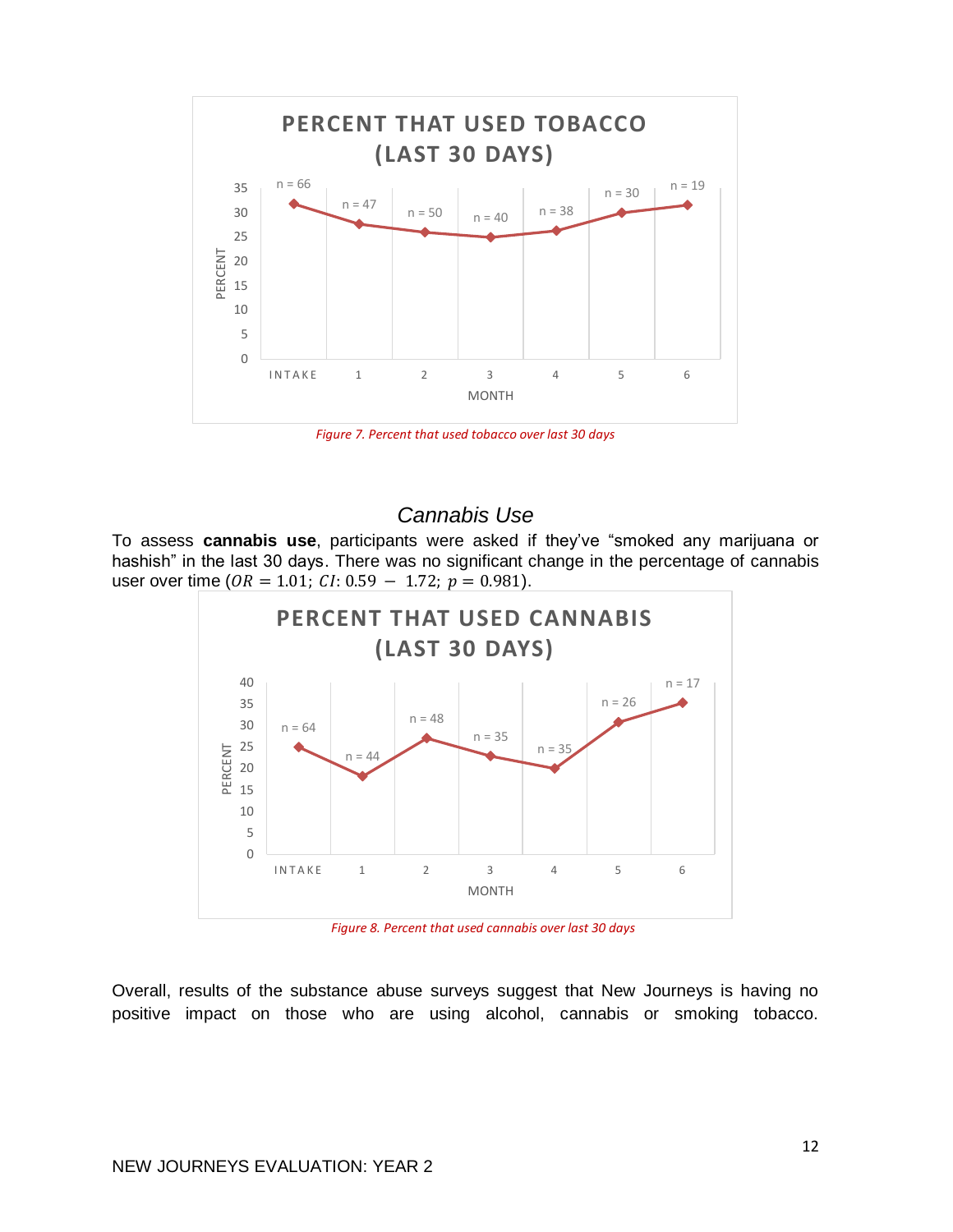## *Education and Employment*

To assess **education and employment,** participants were asked, "Are you currently enrolled in school?" and "Have you attended work or volunteered twenty or more hours per week in the last month?"

#### **Education**

Participation in New Journeys did not have a significant effect on participants' educational status ( $OR = 1.10$ ;  $CI: 0.76 - 1.60$ ;  $p = 0.622$ ), while the average percentage of participants attending school decreased slightly from 45% at intake to 43% over six months in the program.



*Figure 9. Percent of participants attending school over time*

Furthermore, there was no significant change in the percentage of participants attending school during their six months of participation in the New Journeys program relative to intake  $(Z = -1.000, p > 0.05)$ (see Figure 10).



*Figure 10. Percent of participants attending school at intake vs. post-intake*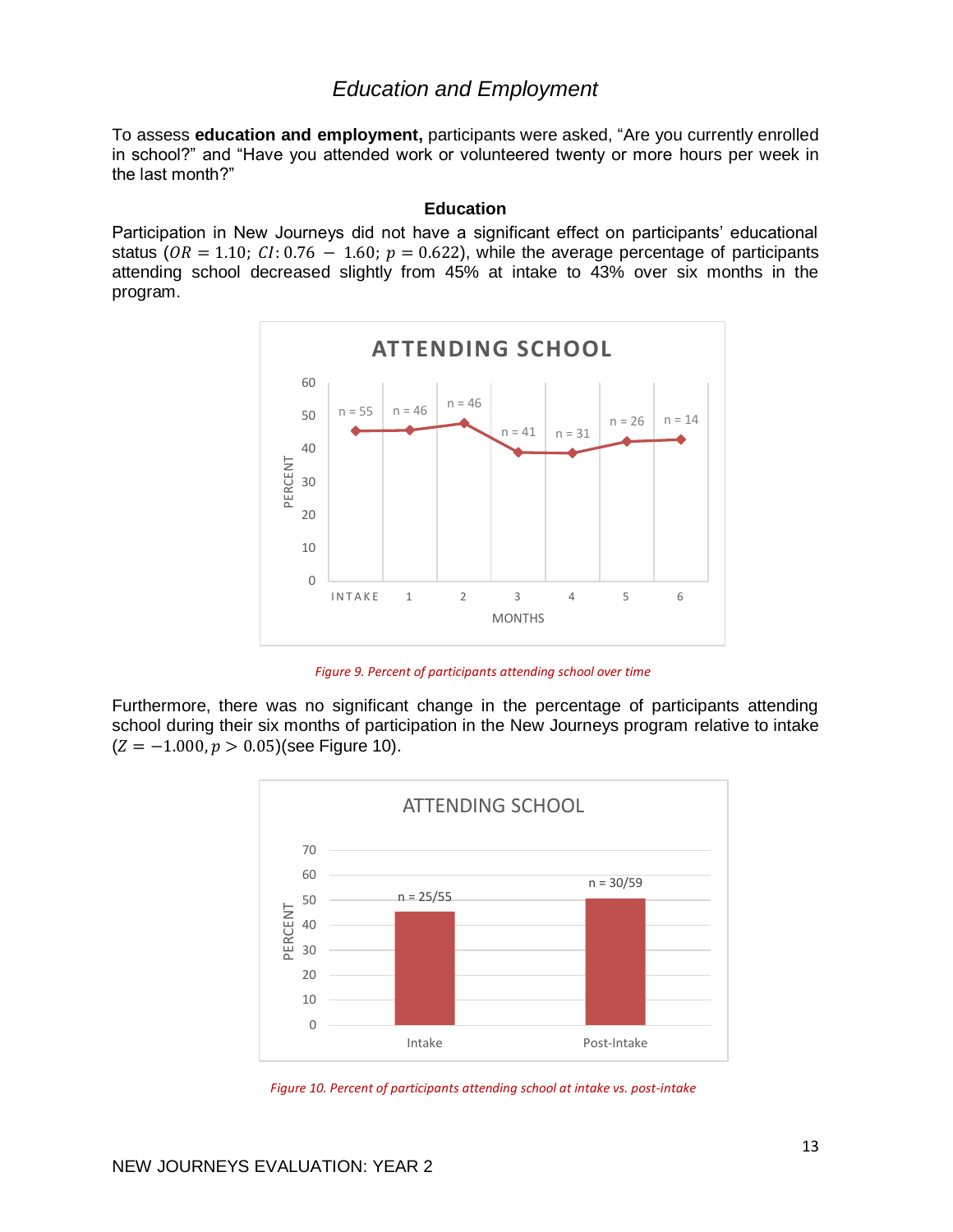#### **Employment**

Participation in New Journeys did not have a significant effect on participants' employment status (  $OR = 0.39$ ;  $CI: 0.10 - 1.46$ ;  $p = 0.161$  ). However, the average percentage of employed participants did increase from 4% at intake to 9% over six months.



*Figure 11. Percent of participants employed or volunteering >20 hours per week over time*

Though there was no significant change in the percentage of participants employed over time, there was a significant increase in the proportion of participants employed or volunteering at some point over the six months of their participation in the program relative to intake ( $Z = -3.317, p < 0.05$ )(See Figure 12).



*Figure 12. Percent of participants employed or volunteering >20 hours per week at intake vs. post-intake*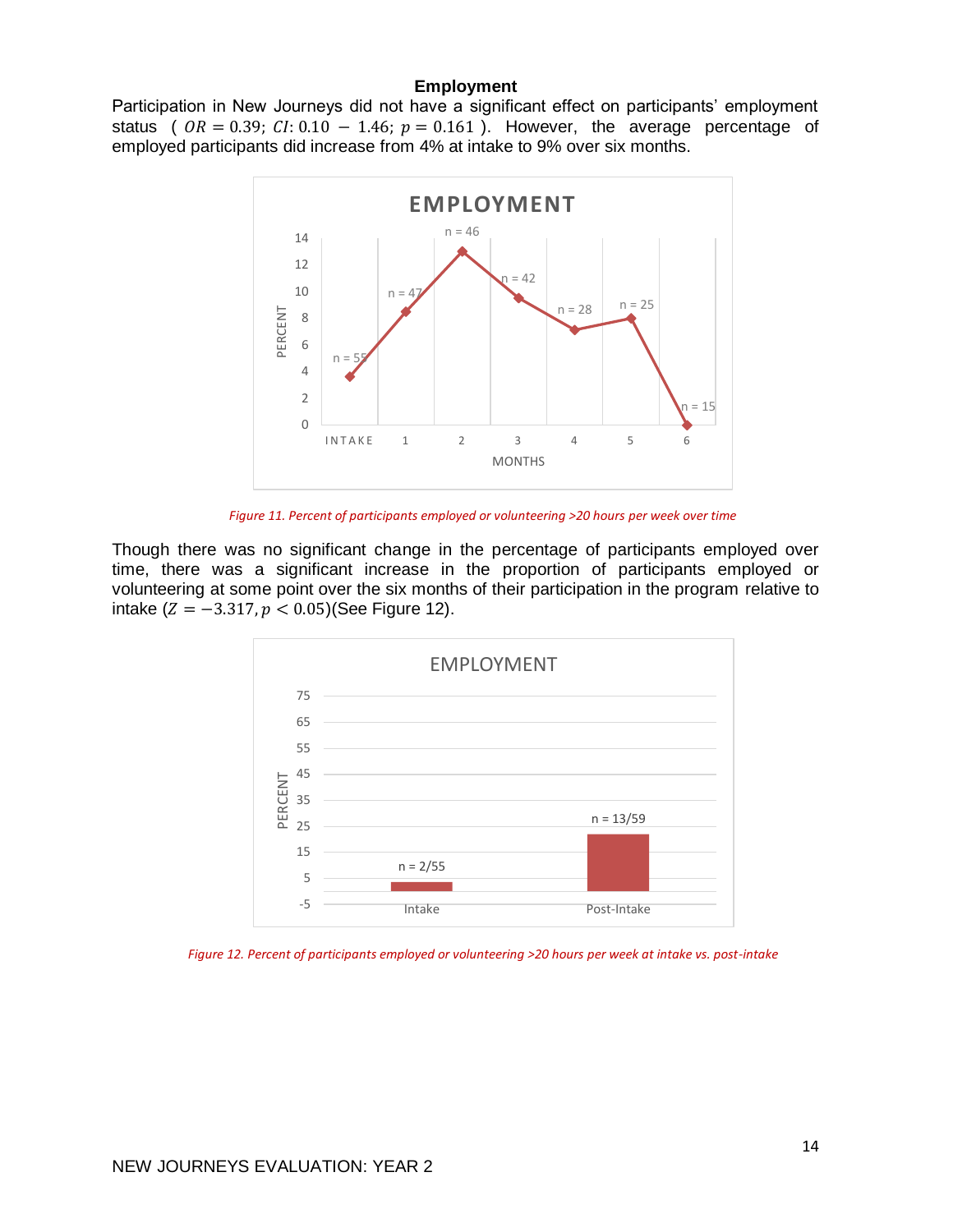# **SERVICE UTILIZATION**

# *Participants Engagement in Services*

Overall, attendance of New Journeys program components was high. Sixty-two (94%) participants attended at least one Individual Resiliency Training (IRT) session, 52 (79%) attended at least one Individual Placement and Support (IPS) session, and 53 (80%) attended at least one Medication Management session. Only 23 (35%) participants attended one or more case management sessions. Forty-four percent ( $n = 198$ ) of scheduled Family Psychoeducation sessions were attended by the participant. Participants were responsive to outreach via both phone/text (70% successful) and in-person (73% successful).

# *Family Engagement*

Forty-six (70%) participants' families attended at least one Family Psychoeducation session. Families were also highly responsive to outreach via both phone/text (92% successful) and in-person (99% successful).

| Table 7. Services Scheduled and Attended throughout Treatment (First 6-months) |                                                                     |     |          |                                   |                        |    |          |  |  |  |  |  |
|--------------------------------------------------------------------------------|---------------------------------------------------------------------|-----|----------|-----------------------------------|------------------------|----|----------|--|--|--|--|--|
|                                                                                | Total<br><b>Total Attended</b><br><b>Scheduled</b><br>(participant) |     |          | <b>Total Attended</b><br>(family) | Scheduled in<br>Week 1 |    |          |  |  |  |  |  |
| <b>Family Psychoeducation</b><br>$(n = 46)$                                    | 446                                                                 | 198 | $44\%$ * | 377                               | $85\%$ *               | 32 | $49\%**$ |  |  |  |  |  |

**IRT**  $(n = 62)$  1131 874 77%\* 50 76%\*\* **IPS**  $(n = 52)$  669 542 81%\* 18 27%\*\*

# **(** = **)** 396 300 76%\* 14 21%\*\* **Case Management**  $(n = 23)$  129 117 91%\* 3 5%\*\*

\*Percent of total scheduled

**Medication Management**

\*\*Percent of total number of participants with documented service utilization ( $n = 66$ )

#### **Table 8. Participant and Family Outreach**

|                                            | <b>Total Attempted</b> |     | <b>Total Successful</b> |
|--------------------------------------------|------------------------|-----|-------------------------|
| <b>Participant Outreach via Phone/Text</b> | 435                    | 304 | 70%*                    |
| <b>Participant Outreach via In-Person</b>  | 163                    | 119 | $73%$ *                 |
| <b>Family Outreach via Phone/Text</b>      | 596                    | 550 | $92%$ *                 |
| <b>Family Outreach via In-Person</b>       | 67                     | 66  | $99\%$ *                |

\*Percent of total attempted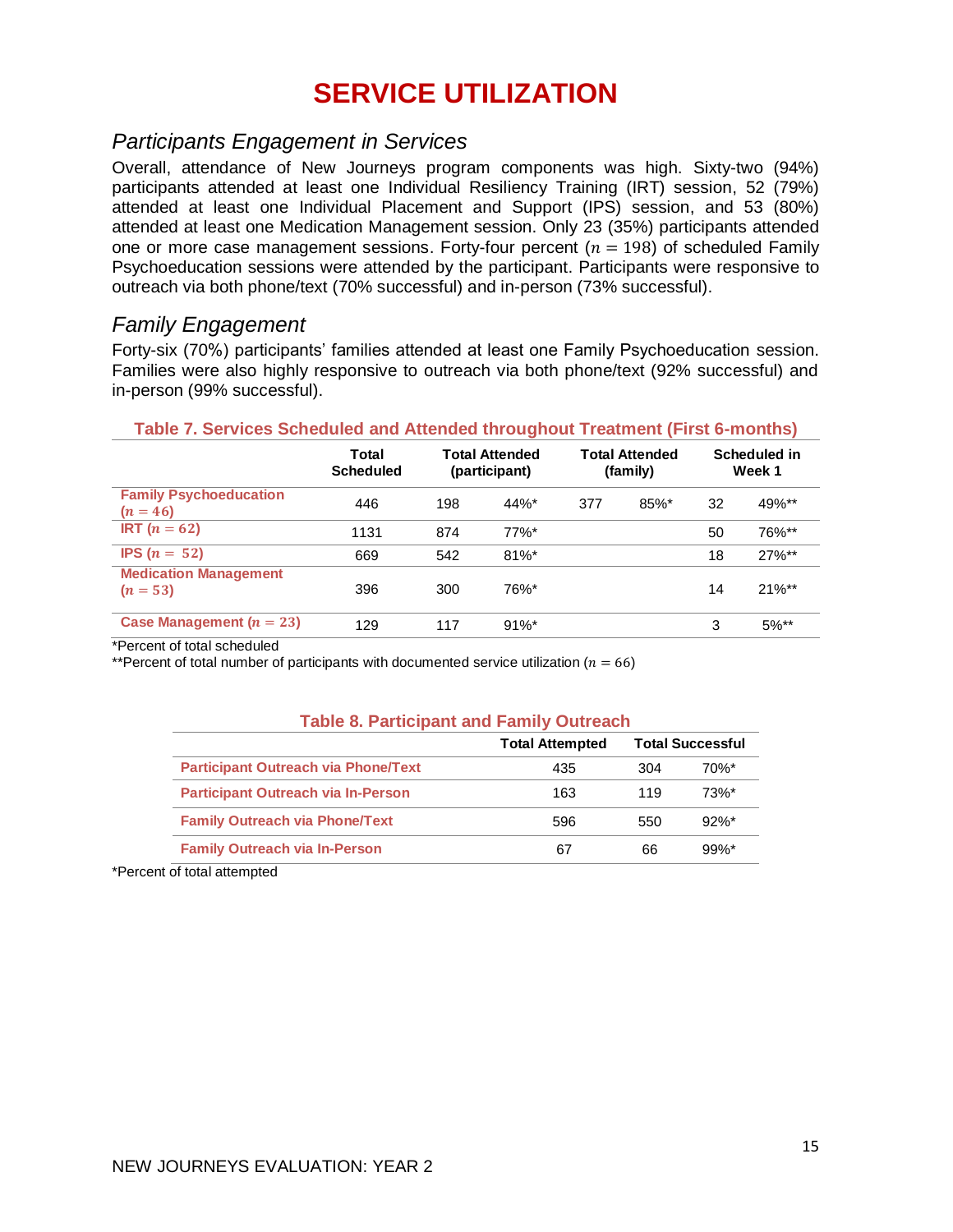# **APPENDIX A: SITE-SPECIFIC DATA**

Demographics, clinical outcomes, and service utilization data gathered from each site are reported below. Demographics are broken down by participant status as of Sep. 20, 2017. These categories include "Active" participants, those who "Dropped Out" (labeled "inactive" in the toolkit) of the program, those "Referred" to other programs for more appropriate treatment, and participants who have "Completed" the New Journeys program.

We also report descriptive analyses of outcomes across time by site as well as a breakdown of service utilization by site. The results of these analyses should be interpreted with caution as many are derived from small numbers of participants and thus could be misleading.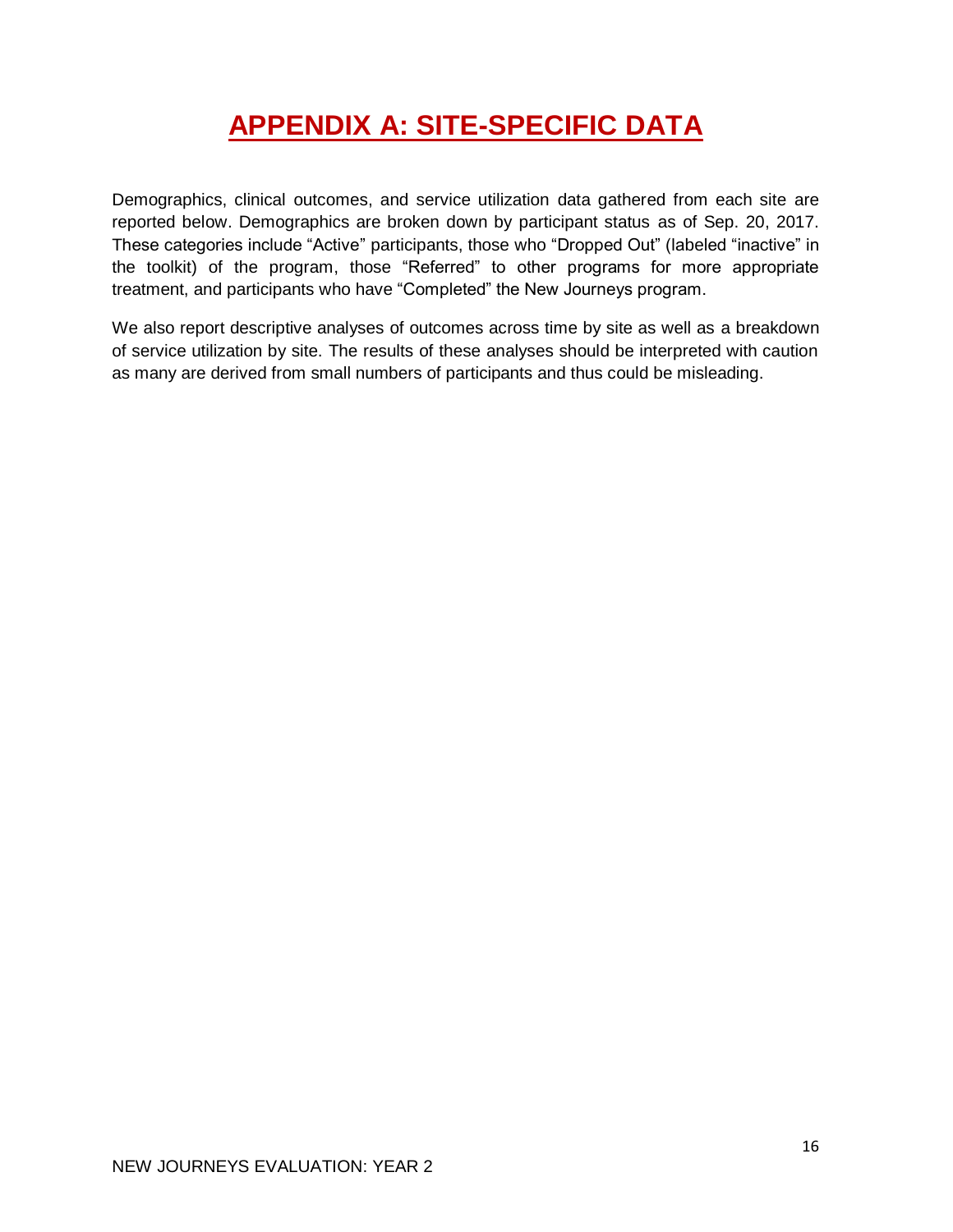# *SITE 1: COMPREHENSIVE HEALTHCARE*

**Address:** 402 S. 4th Avenue, Yakima, WA 98907**; Website:** www.comphc.org **Director:** Christopher Moore**; Clinical Manager:** Todd Blair

#### **Site Demographics**

Up to eight participants did not provide data on any given question, largely due to being ineligible. Percentages exclude missing responses.

| <b>Item</b>                      | <b>Overall</b> |           |               |                 |      | <b>Dropped Out</b><br><b>Active</b> |     |                |      | <b>Referred</b> |       |                |      |           | <b>Completed</b> |                |      |                  |      |                |
|----------------------------------|----------------|-----------|---------------|-----------------|------|-------------------------------------|-----|----------------|------|-----------------|-------|----------------|------|-----------|------------------|----------------|------|------------------|------|----------------|
|                                  | M              | <b>SD</b> | $\frac{9}{6}$ | (n)             | М    | $\overline{\text{SD}}$              | %   | (n)            | М    | <b>SD</b>       | %     | (n)            | M    | <b>SD</b> | $\frac{9}{6}$    | (n)            | М    | <b>SD</b>        | ℅    | (n)            |
| <b>Participants</b>              |                |           |               | 38              |      |                                     |     | 12             |      |                 |       | 16             |      |           |                  | 6              |      |                  |      | 4              |
| Age                              | 18.8           | 2.5       |               |                 | 18.9 | 2.7                                 |     |                | 18.3 | 1.6             |       |                | 17.8 | 2.5       |                  |                | 21.5 | $\overline{3.3}$ |      |                |
| <b>Gender</b>                    |                |           |               |                 |      |                                     |     |                |      |                 |       |                |      |           |                  |                |      |                  |      |                |
| Male                             |                |           | 81%           | 31              |      |                                     | 84% | 10             |      |                 | 75%   | 12             |      |           | 83%              | 5              |      |                  | 100% | 4              |
| Female                           |                |           | 16%           | 6               |      |                                     | 8%  | 1              |      |                 | 25%   | 4              |      |           | 17%              | $\mathbf 1$    |      |                  | 0%   | $\mathbf 0$    |
| Other                            |                |           | 3%            |                 |      |                                     | 8%  | 1              |      |                 | 0%    | $\mathbf 0$    |      |           | 0%               | $\mathbf 0$    |      |                  | 0%   | $\mathbf 0$    |
| <b>Sexual Orientation</b>        |                |           |               |                 |      |                                     |     |                |      |                 |       |                |      |           |                  |                |      |                  |      |                |
| Heterosexual                     |                |           | 88%           | 29              |      |                                     | 86% | 6              |      |                 | 94%   | 15             |      |           | 67%              | 4              |      |                  | 100% | 4              |
| Gay or Lesbian                   |                |           | 3%            | $\mathbf{1}$    |      |                                     | 0%  | $\mathbf 0$    |      |                 | 6%    |                |      |           | 0%               | $\mathbf 0$    |      |                  | 0%   | $\mathbf 0$    |
| <b>Bisexual</b>                  |                |           | 9%            | 3               |      |                                     | 14% | 1              |      |                 | 0%    | 0              |      |           | 33%              | $\overline{c}$ |      |                  | 0%   | 0              |
| <b>Primary Diagnosis</b>         |                |           |               |                 |      |                                     |     |                |      |                 |       |                |      |           |                  |                |      |                  |      |                |
| <b>Major Depression</b>          |                |           | 3%            | $\mathbf{1}$    |      |                                     | 8%  | $\overline{1}$ |      |                 | $0\%$ | $\mathbf 0$    |      |           | $0\%$            | $\mathbf 0$    |      |                  | 0%   | $\mathbf 0$    |
| Schizoaffective                  |                |           | 14%           | 5               |      |                                     | 0%  | 0              |      |                 | 23%   | 3              |      |           | 17%              |                |      |                  | 25%  |                |
| Schizophrenia                    |                |           | 26%           | 9               |      |                                     | 17% | $\overline{2}$ |      |                 | 31%   | 4              |      |           | 33%              | $\overline{2}$ |      |                  | 25%  | 1              |
| Psychosis NOS                    |                |           | 40%           | 14              |      |                                     | 59% | $\overline{7}$ |      |                 | 38%   | 5              |      |           | 33%              | $\overline{2}$ |      |                  | 0%   | $\mathbf 0$    |
| Bipolar                          |                |           | 8%            | 3               |      |                                     | 8%  | 1              |      |                 | 0%    | $\mathbf 0$    |      |           | 17%              | 1              |      |                  | 25%  | 1              |
| <b>Delusional Disorder</b>       |                |           | 3%            | 1               |      |                                     | 0%  | $\mathbf 0$    |      |                 | 8%    | 1              |      |           | 0%               | $\mathbf 0$    |      |                  | 0%   | 0              |
| Other                            |                |           | 6%            | $\overline{2}$  |      |                                     | 8%  | $\mathbf{1}$   |      |                 | 0%    | 0              |      |           | 0%               | 0              |      |                  | 25%  | 1              |
| <b>Race</b>                      |                |           |               |                 |      |                                     |     |                |      |                 |       |                |      |           |                  |                |      |                  |      |                |
| White                            |                |           | 42%           | 13              |      |                                     | 17% | $\overline{2}$ |      |                 | 64%   | $\overline{7}$ |      |           | 60%              | 3              |      |                  | 33%  | 1              |
| <b>Black/African</b><br>American |                |           | 0%            | $\mathbf 0$     |      |                                     | 0%  | 0              |      |                 | 0%    | 0              |      |           | 0%               | 0              |      |                  | 0%   | $\mathbf 0$    |
| Alaskan                          |                |           | 16%           | 5               |      |                                     | 25% | 3              |      |                 | 18%   | $\overline{2}$ |      |           | 0%               | $\mathbf 0$    |      |                  | 0%   | 0              |
| Multiracial                      |                |           | 3%            |                 |      |                                     | 0%  | $\mathbf 0$    |      |                 | 9%    |                |      |           | 0%               | 0              |      |                  | 0%   | $\pmb{0}$      |
| Other                            |                |           | 39%           | $\overline{12}$ |      |                                     | 58% | $\overline{7}$ |      |                 | 9%    | 1              |      |           | 40%              | $\overline{c}$ |      |                  | 67%  | $\overline{2}$ |
| <b>Ethnicity</b>                 |                |           |               |                 |      |                                     |     |                |      |                 |       |                |      |           |                  |                |      |                  |      |                |
| Hispanic                         |                |           | 64%           | 20              |      |                                     | 89% | 8              |      |                 | 43%   | 6              |      |           | 75%              | 3              |      |                  | 75%  | 3              |
| Not Hispanic                     |                |           | 36%           | $\overline{11}$ |      |                                     | 11% | 1              |      |                 | 57%   | 8              |      |           | 25%              |                |      |                  | 25%  | $\mathbf{1}$   |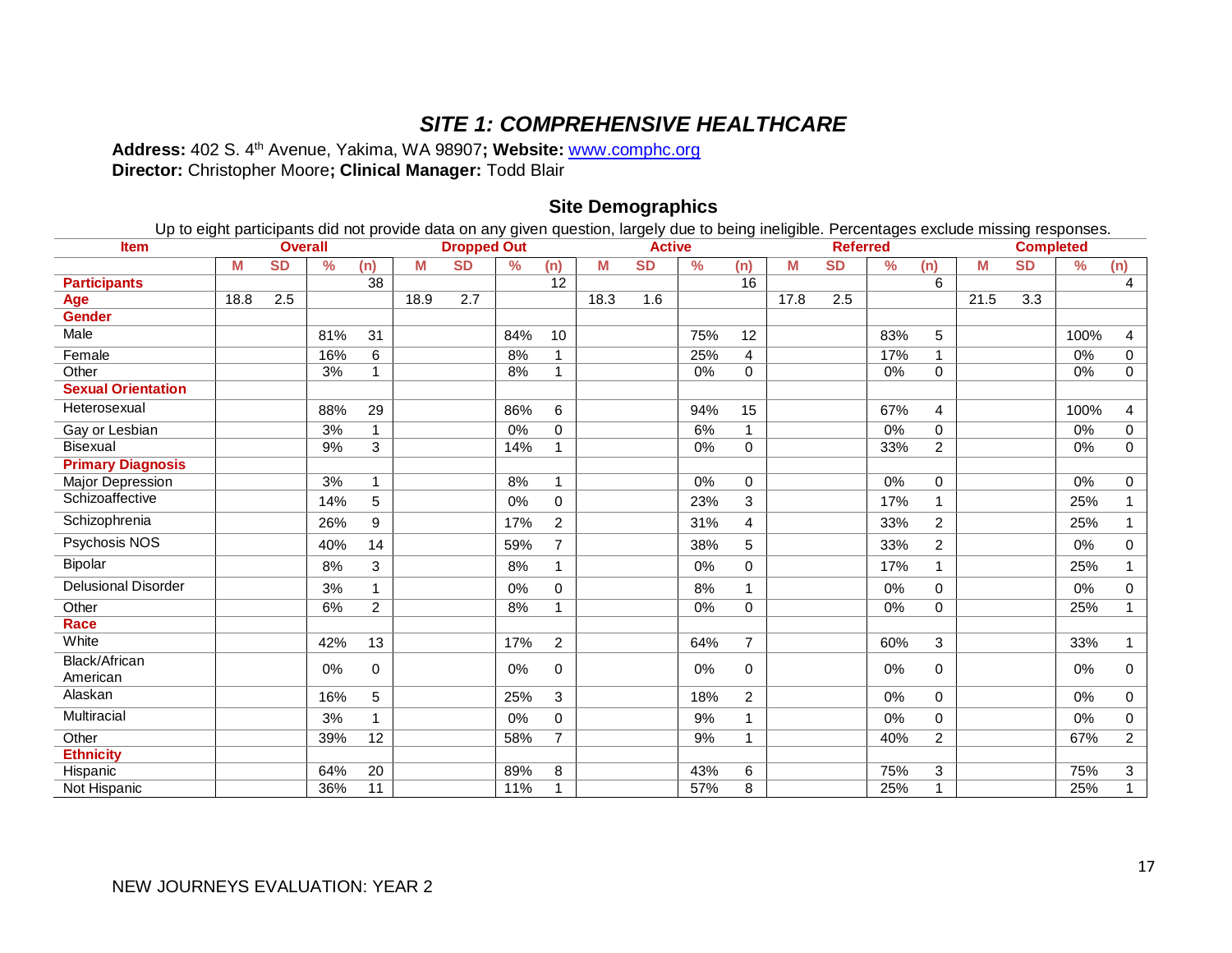| Item                                                 | <b>Overall</b> |           |               |                 | <b>Dropped Out</b> |           |               | <b>Active</b>  |      |           |               | <b>Referred</b> |      |           |               | <b>Completed</b> |      |           |               |                |
|------------------------------------------------------|----------------|-----------|---------------|-----------------|--------------------|-----------|---------------|----------------|------|-----------|---------------|-----------------|------|-----------|---------------|------------------|------|-----------|---------------|----------------|
|                                                      | M              | <b>SD</b> | $\frac{9}{6}$ | (n)             | М                  | <b>SD</b> | $\frac{0}{0}$ | (n)            | M    | <b>SD</b> | $\frac{0}{0}$ | (n)             | M    | <b>SD</b> | $\frac{0}{0}$ | (n)              | M    | <b>SD</b> | $\frac{0}{0}$ | (n)            |
| <b>Preferred Language</b>                            |                |           |               |                 |                    |           |               |                |      |           |               |                 |      |           |               |                  |      |           |               |                |
| English                                              |                |           | 95%           | 36              |                    |           | 83%           | 10             |      |           | 100%          | 16              |      |           | 100%          | 6                |      |           | 100%          | 4              |
| Spanish                                              |                |           | 5%            | $\overline{c}$  |                    |           | 17%           | $\overline{c}$ |      |           | 0%            | $\mathbf 0$     |      |           | 0%            | $\mathbf 0$      |      |           | 0%            | $\mathbf 0$    |
| <b>Referral Source</b>                               |                |           |               |                 |                    |           |               |                |      |           |               |                 |      |           |               |                  |      |           |               |                |
| <b>Mental Health Provider</b>                        |                |           | 81%           | 30              |                    |           | 67%           | 8              |      |           | 93%           | 14              |      |           | 83%           | 5                |      |           | 75%           | $\mathbf{3}$   |
| Family                                               |                |           | 5%            | $\overline{c}$  |                    |           | 8%            | $\mathbf{1}$   |      |           | 7%            | $\mathbf{1}$    |      |           | 0%            | 0                |      |           | 0%            | $\mathbf 0$    |
| <b>Medical Provider</b>                              |                |           | 5%            | $\overline{c}$  |                    |           | 8%            | $\mathbf{1}$   |      |           | 0%            | $\Omega$        |      |           | 0%            | 0                |      |           | 25%           | 1              |
| <b>Social Services</b>                               |                |           | 0%            | $\Omega$        |                    |           | 0%            | $\mathbf 0$    |      |           | 0%            | $\Omega$        |      |           | $0\%$         | $\Omega$         |      |           | 0%            | $\mathbf 0$    |
| School                                               |                |           | 0%            | $\mathbf 0$     |                    |           | 0%            | $\mathbf 0$    |      |           | 0%            | $\mathbf 0$     |      |           | 0%            | 0                |      |           | 0%            | 0              |
| Other                                                |                |           | 9%            | 3               |                    |           | 17%           | $\overline{2}$ |      |           | 0%            | $\mathbf 0$     |      |           | 17%           | $\mathbf{1}$     |      |           | 0%            | 0              |
| <b>Insurance</b>                                     |                |           |               |                 |                    |           |               |                |      |           |               |                 |      |           |               |                  |      |           |               |                |
| Medicaid                                             |                |           | 63%           | 19              |                    |           | 75%           | 9              |      |           | 38%           | 3               |      |           | 67%           | 4                |      |           | 75%           | 3              |
| Private Insurance                                    |                |           | 33%           | 10              |                    |           | 25%           | 3              |      |           | 50%           | $\overline{4}$  |      |           | 33%           | $\overline{2}$   |      |           | 25%           | $\mathbf{1}$   |
| Uninsured                                            |                |           | 4%            | $\mathbf{1}$    |                    |           | 0%            | 0              |      |           | 12%           | $\mathbf{1}$    |      |           | 0%            | 0                |      |           | 0%            | $\mathbf 0$    |
| <b>DUP</b> (days)                                    | 250            | 240       |               |                 | 366                | 298       |               |                | 160  | 174       |               |                 | 339  | 230       |               |                  | 123  | 171       |               |                |
| <b>Time between</b>                                  |                |           |               |                 |                    |           |               |                |      |           |               |                 |      |           |               |                  |      |           |               |                |
| referral and contact                                 | 4.4            | 10.8      |               |                 | 2.3                | 16.0      |               |                | 4.3  | 9.2       |               |                 | 1.0  | 2.4       |               |                  | 0.0  | 0.0       |               |                |
| with patient (days)                                  |                |           |               |                 |                    |           |               |                |      |           |               |                 |      |           |               |                  |      |           |               |                |
| <b>Age at First Contact</b>                          |                |           |               |                 |                    |           |               |                |      |           |               |                 |      |           |               |                  |      |           |               |                |
| with Mental Health                                   | 15.2           | 7.5       |               |                 | 16.8               | 7.7       |               |                | 14.4 | 8.1       |               |                 | 11.2 | 5.0       |               |                  | 20.0 | 3.2       |               |                |
| <b>System</b>                                        |                |           |               |                 |                    |           |               |                |      |           |               |                 |      |           |               |                  |      |           |               |                |
| <b>Number of Previous</b>                            |                |           |               |                 |                    |           |               |                |      |           |               |                 |      |           |               |                  |      |           |               |                |
| <b>Psychiatric</b>                                   | 2.2            | 2.2       |               |                 | 1.5                | 1.1       |               |                | 1.9  | 1.4       |               |                 | 4.2  | 4.6       |               |                  | 2.0  | 1.4       |               |                |
| <b>Hospitalizations</b>                              |                |           |               |                 |                    |           |               |                |      |           |               |                 |      |           |               |                  |      |           |               |                |
| <b>Living Situation</b>                              |                |           |               |                 |                    |           |               |                |      |           |               |                 |      |           |               |                  |      |           |               |                |
| <b>Stable</b>                                        |                |           | 84%           | $\overline{31}$ |                    |           | 91%           | 10             |      |           | 88%           | 14              |      |           | 67%           | $\overline{4}$   |      |           | 75%           | $\overline{3}$ |
| Temporary                                            |                |           | 13%           | $\overline{5}$  |                    |           | 0%            | $\mathbf 0$    |      |           | 12%           | $\overline{c}$  |      |           | 33%           | $\overline{c}$   |      |           | 25%           | 1              |
| Unstable                                             |                |           | 3%            | $\mathbf{1}$    |                    |           | 9%            | $\mathbf{1}$   |      |           | 0.0           | $\Omega$        |      |           | 0%            | $\mathbf 0$      |      |           | 0%            | $\mathbf 0$    |
| <b>Employment</b>                                    |                |           |               |                 |                    |           |               |                |      |           |               |                 |      |           |               |                  |      |           |               |                |
| Employed                                             |                |           | 11%           | $\overline{4}$  |                    |           | 30%           | 3              |      |           | 6%            | $\mathbf{1}$    |      |           | $0\%$         | 0                |      |           | $0\%$         | 0              |
| Unemployed                                           |                |           | 89%           | 32              |                    |           | 70%           | $\overline{7}$ |      |           | 94%           | 15              |      |           | 100%          | 6                |      |           | 100%          | $\overline{4}$ |
| <b>Education</b>                                     |                |           |               |                 |                    |           |               |                |      |           |               |                 |      |           |               |                  |      |           |               |                |
| <b>Attending School</b>                              |                |           | 44%           | 16              |                    |           | 40%           | 4              |      |           | 44%           | $\overline{7}$  |      |           | 83%           | 5                |      |           | 0%            | 0              |
| Not Attending School                                 |                |           | 56%           | $\overline{20}$ |                    |           | 60%           | 6              |      |           | 56%           | 9               |      |           | 17%           | $\mathbf{1}$     |      |           | 100%          | 4              |
| <b>Unemployed and Not</b><br><b>Attending School</b> |                |           | 45%           | 17              |                    |           | 25%           | 3              |      |           | 56%           | 9               |      |           | 17%           | 1                |      |           | 100%          | 4              |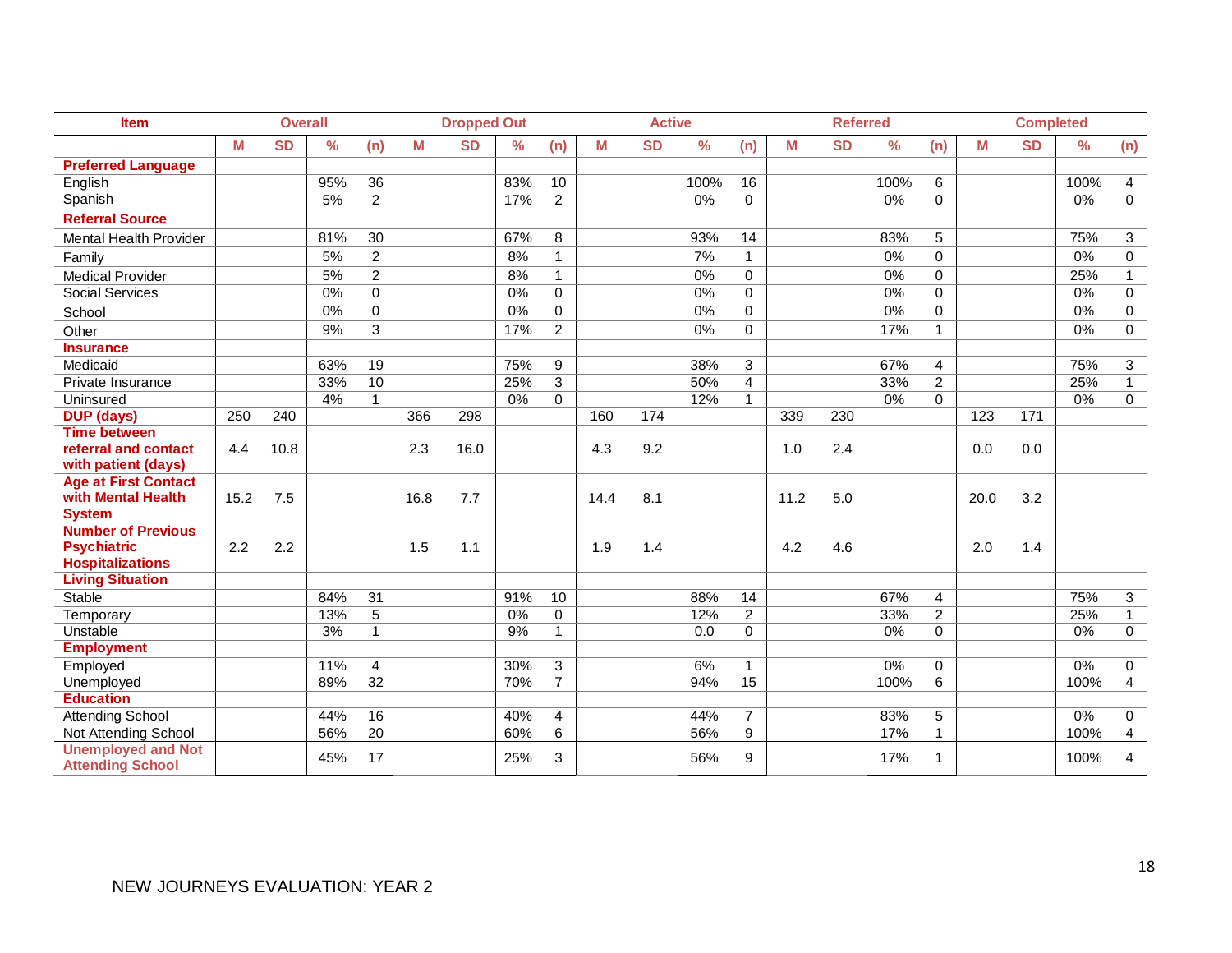

**Clinical Outcomes for Comprehensive**



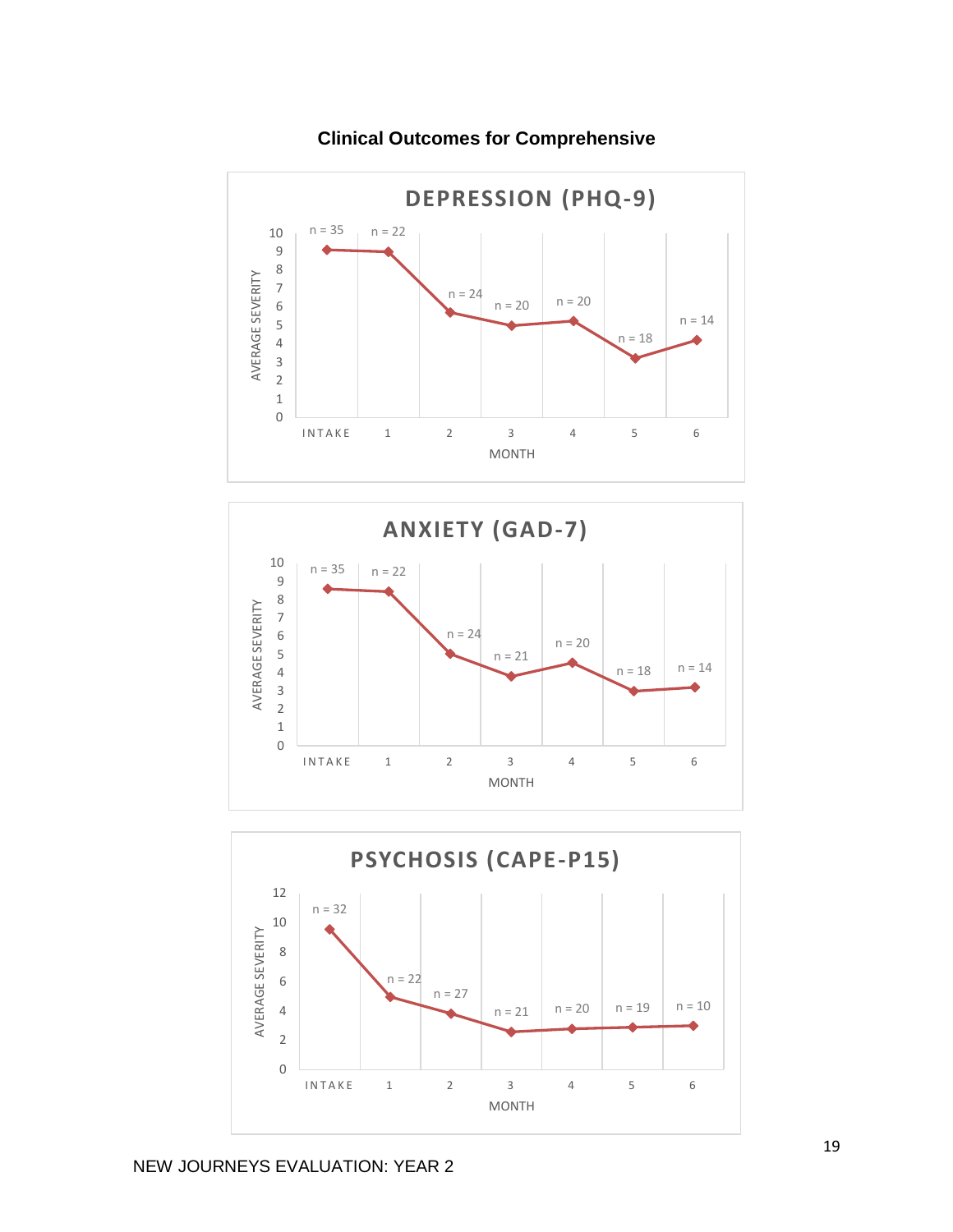

# **Service Utilization**

|                                                                           | <b>Total</b><br><b>Scheduled</b> |       | <b>Total Attended</b><br>(participant) |       | <b>Total Attended</b><br>(family) |      | <b>Scheduled in</b><br>Week 1 |
|---------------------------------------------------------------------------|----------------------------------|-------|----------------------------------------|-------|-----------------------------------|------|-------------------------------|
| <b>Family</b><br><b>Psychoeducation</b>                                   | (269)                            | (117) | 44%                                    | (219) | 81%                               | (16) | 43%                           |
| <b>Individual Resiliency</b><br><b>Training</b>                           | (771)                            | (566) | 73%                                    |       |                                   | (30) | 81%                           |
| <b>Individual Placement</b><br>and Support/Supported<br><b>Employment</b> | (400)                            | (311) | 78%                                    |       |                                   | (11) | 30%                           |
| <b>Medication</b><br><b>Management</b>                                    | (295)                            | (220) | 75%                                    |       |                                   | (9)  | 24%                           |
| <b>Case Management</b>                                                    | (88)                             | (84)  | 96%                                    |       |                                   | (1)  | 3%                            |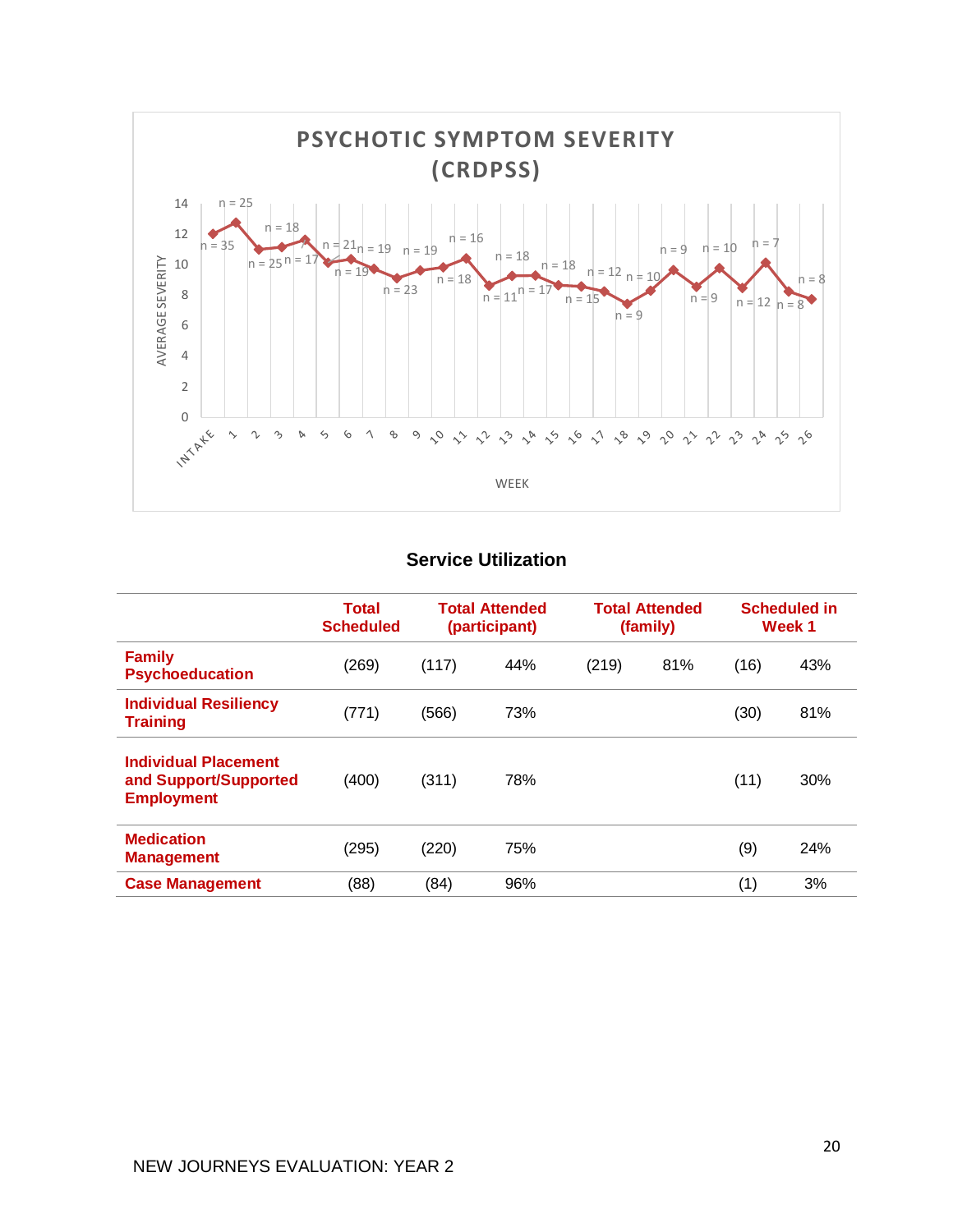# *SITE 2: BEHAVIORAL HEALTH RESOURCES*

**Address:** 6128 Capitol Blvd., Tumwater, WA**; Website:** www.bhr.org **Director:** Greg Endler **Clinical Manager:** Becky Daughtry

## **Site Demographics**

Up to 23 participants did not provide data on any given question, largely due to being ineligible. Percentages exclude missing responses.

| <b>Item</b>                | <b>Overall</b> |           |       |                 |      | <b>Dropped Out</b> |      |                 |      |           | <b>Active</b> |                 | <b>Completed</b> |           |               |                     |
|----------------------------|----------------|-----------|-------|-----------------|------|--------------------|------|-----------------|------|-----------|---------------|-----------------|------------------|-----------|---------------|---------------------|
|                            | M              | <b>SD</b> | % (n) |                 | M    | <b>SD</b>          | $\%$ | (n)             | M    | <b>SD</b> | $\frac{9}{6}$ | (n)             | M                | <b>SD</b> | $\frac{0}{0}$ | (n)                 |
| <b>Participants</b>        |                |           |       | 40              |      |                    |      | $\overline{25}$ |      |           |               | 13              |                  |           |               | $\overline{c}$      |
| Age                        | 18.7           | 3.3       |       |                 | 18.5 | 4.1                |      |                 | 18.5 | 2.0       |               |                 | 21.0             | 2.8       |               |                     |
| <b>Gender</b>              |                |           |       |                 |      |                    |      |                 |      |           |               |                 |                  |           |               |                     |
| Male                       |                |           | 62%   | 21              |      |                    | 58%  | 11              |      |           | 69%           | 9               |                  |           | 50%           |                     |
| Female                     |                |           | 35%   | 12              |      |                    | 37%  | $\overline{7}$  |      |           | 31%           | 4               |                  |           | 50%           | $\mathbf{1}$        |
| Other                      |                |           | 3%    | 1               |      |                    | 5%   | $\mathbf{1}$    |      |           | 0%            | $\mathbf 0$     |                  |           | $0\%$         | $\overline{0}$      |
| <b>Sexual Orientation</b>  |                |           |       |                 |      |                    |      |                 |      |           |               |                 |                  |           |               |                     |
| Heterosexual               |                |           | 78%   | $\overline{14}$ |      |                    | 20%  | 5               |      |           | 70%           | 9               |                  |           | $0\%$         | $\overline{0}$      |
| Gay or Lesbian             |                |           | 11%   | $\overline{c}$  |      |                    | 0%   | 0               |      |           | 15%           | $\overline{2}$  |                  |           | 0%            | $\overline{0}$      |
| Other                      |                |           | 11%   | $\overline{c}$  |      |                    | 0%   | 0               |      |           | 15%           | $\overline{2}$  |                  |           | $0\%$         | $\overline{0}$      |
| <b>Primary Diagnosis</b>   |                |           |       |                 |      |                    |      |                 |      |           |               |                 |                  |           |               |                     |
| Major Depression           |                |           | 18%   | $\overline{7}$  |      |                    | 29%  | $\overline{7}$  |      |           | 0%            | 0               |                  |           | 0%            | $\mathbf 0$         |
| Schizoaffective            |                |           | 5%    | $\overline{c}$  |      |                    | 0%   | 0               |      |           | 8%            | 1               |                  |           | 50%           | $\mathbf{1}$        |
| Schizophrenia              |                |           | 21%   | 8               |      |                    | 13%  | 3               |      |           | 41%           | 5               |                  |           | 0%            | $\mathsf{O}\xspace$ |
| Schizophreniform           |                |           | 11%   | 4               |      |                    | 8%   | $\overline{2}$  |      |           | 17%           | $\overline{2}$  |                  |           | 0%            | $\overline{0}$      |
| Psychosis NOS              |                |           | 18%   | $\overline{7}$  |      |                    | 17%  | $\overline{4}$  |      |           | 17%           | $\overline{2}$  |                  |           | 50%           | $\mathbf{1}$        |
| Bipolar                    |                |           | 3%    | 1               |      |                    | 4%   | 1               |      |           | 0%            | 0               |                  |           | 0%            | $\pmb{0}$           |
| <b>Delusional Disorder</b> |                |           | 3%    | 1               |      |                    | 4%   | 1               |      |           | 0%            | 0               |                  |           | 0%            | $\mathsf{O}\xspace$ |
| Other                      |                |           | 21%   | 8               |      |                    | 25%  | 4               |      |           | 17%           | $\overline{2}$  |                  |           | 0%            | $\overline{0}$      |
| <b>Race</b>                |                |           |       |                 |      |                    |      |                 |      |           |               |                 |                  |           |               |                     |
| White                      |                |           | 70%   | 14              |      |                    | 60%  | 3               |      |           | 69%           | 9               |                  |           | 100%          | $\overline{2}$      |
| <b>Black</b>               |                |           | 15%   | 3               |      |                    | 40%  | $\overline{c}$  |      |           | 8%            |                 |                  |           | 0%            | $\mathbf 0$         |
| Multiracial                |                |           | 5%    | 1               |      |                    | 0%   | 0               |      |           | 8%            |                 |                  |           | 0%            | $\mathsf{O}\xspace$ |
| Other                      |                |           | 10%   | 2               |      |                    | 0%   | 0               |      |           | 15%           | 2               |                  |           | 0%            | $\overline{0}$      |
| <b>Ethnicity</b>           |                |           |       |                 |      |                    |      |                 |      |           |               |                 |                  |           |               |                     |
| Hispanic                   |                |           | 10%   | $\overline{c}$  |      |                    | 0%   | 0               |      |           | 15%           | $\overline{c}$  |                  |           | 0%            | $\overline{0}$      |
| Not Hispanic               |                |           | 90%   | $\overline{17}$ |      |                    | 100% | 4               |      |           | 85%           | $\overline{11}$ |                  |           | 100%          | $\overline{2}$      |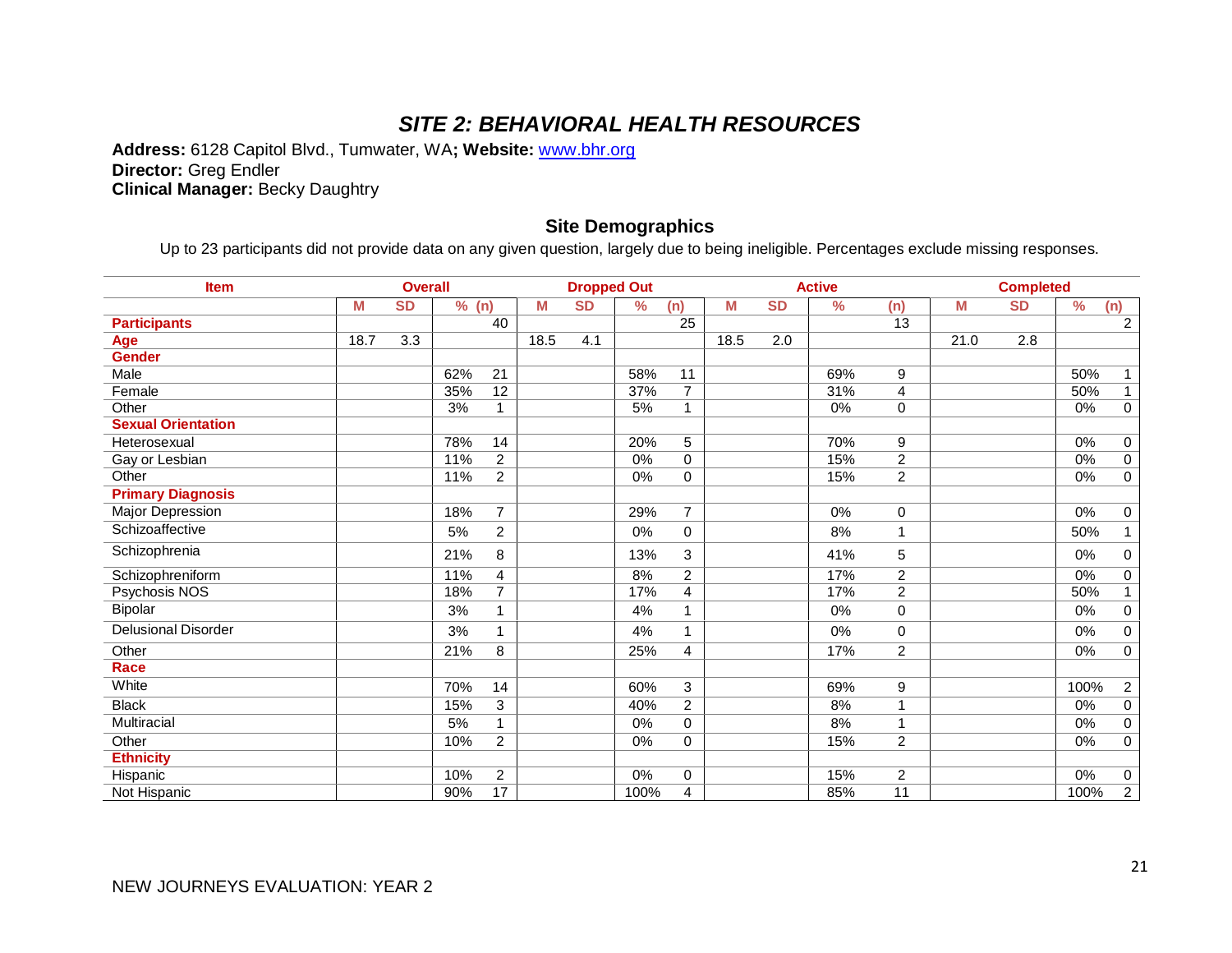| <b>Item</b>                                          | <b>Overall</b> |           |               | <b>Dropped Out</b> |      |           |               |                |      | <b>Active</b> |               | <b>Completed</b> |      |                          |      |                |
|------------------------------------------------------|----------------|-----------|---------------|--------------------|------|-----------|---------------|----------------|------|---------------|---------------|------------------|------|--------------------------|------|----------------|
|                                                      | M              | <b>SD</b> | $\frac{9}{6}$ | (n)                | M    | <b>SD</b> | $\frac{9}{6}$ | (n)            | М    | <b>SD</b>     | $\frac{9}{6}$ | (n)              | M    | <b>SD</b>                | $\%$ | (n)            |
| <b>Preferred Language</b>                            |                |           |               |                    |      |           |               |                |      |               |               |                  |      |                          |      |                |
| English                                              |                |           | 95%           | 19                 |      |           | 100%          | 5              |      |               | 92%           | 12               |      |                          | 100% | $\overline{2}$ |
| Spanish                                              |                |           | 5%            | $\mathbf{1}$       |      |           | 0%            | 0              |      |               | 8%            | $\mathbf{1}$     |      |                          | 0%   | $\pmb{0}$      |
| <b>Referral Source</b>                               |                |           |               |                    |      |           |               |                |      |               |               |                  |      |                          |      |                |
| Mental health Provider                               |                |           | 68%           | 23                 |      |           | 69%           | 13             |      |               | 61%           | 8                |      |                          | 100% | $\overline{2}$ |
| Family                                               |                |           | 6%            | $\overline{c}$     |      |           | 5%            | $\mathbf{1}$   |      |               | 8%            | 1                |      |                          | 0%   | $\pmb{0}$      |
| <b>Medical Provider</b>                              |                |           | 20%           | $\overline{7}$     |      |           | 21%           | $\overline{4}$ |      |               | 23%           | 3                |      |                          | 0%   | $\overline{0}$ |
| School                                               |                |           | 3%            | 1                  |      |           | 0%            | 0              |      |               | 8%            | 1                |      |                          | 0%   | $\pmb{0}$      |
| Other                                                |                |           | 3%            | $\mathbf{1}$       |      |           | 5%            | $\mathbf{1}$   |      |               | 0%            | $\Omega$         |      |                          | 0%   | $\mathbf 0$    |
| <b>Insurance</b>                                     |                |           |               |                    |      |           |               |                |      |               |               |                  |      |                          |      |                |
| Provider One/Medicaid                                |                |           | 59%           | 10                 |      |           | 50%           | 1.             |      |               | 54%           | $\overline{7}$   |      |                          | 100% | $\overline{2}$ |
| Private Insurance                                    |                |           | 35%           | 6                  |      |           | 0%            | 0              |      |               | 46%           | 6                |      |                          | 0%   | 0              |
| Uninsured                                            |                |           | 6%            | 1                  |      |           | 50%           | 1.             |      |               | 0%            | $\mathbf 0$      |      |                          | 0%   | $\pmb{0}$      |
| <b>DUP (days)</b>                                    | 204            | 174       |               |                    | 323  | 357       |               |                | 185  | 118           |               |                  | 90   | $\overline{\phantom{a}}$ |      |                |
| <b>Time between referral and</b>                     | 8.9            | 9.5       |               |                    | 8.8  | 4.8       |               |                | 9.9  | 11.5          |               |                  | 3.5  | 4.9                      |      |                |
| contact with patient (days)                          |                |           |               |                    |      |           |               |                |      |               |               |                  |      |                          |      |                |
| <b>Age at First Contact with Mental</b>              | 16.4           | 2.3       |               |                    | 15.7 | 3.2       |               |                | 16.6 | 2.3           |               |                  | 16.0 | $\overline{\phantom{a}}$ |      |                |
| <b>Health System</b>                                 |                |           |               |                    |      |           |               |                |      |               |               |                  |      |                          |      |                |
| # of Previous Psychiatric                            | 0.9            | 0.8       |               |                    | 0.8  | 1.9       |               |                | 1.0  | 0.9           |               |                  | 1.0  | --                       |      |                |
| <b>Hospitalizations</b>                              |                |           |               |                    |      |           |               |                |      |               |               |                  |      |                          |      |                |
| <b>Living Situation</b>                              |                |           |               |                    |      |           |               |                |      |               |               |                  |      |                          |      |                |
| <b>Stable</b>                                        |                |           | 75%           | $\overline{15}$    |      |           | 80%           | 4              |      |               | 85%           | $\overline{11}$  |      |                          | 0%   | 0              |
| Temporary                                            |                |           | 20%           | $\overline{4}$     |      |           | 20%           | $\mathbf{1}$   |      |               | 15%           | $\overline{2}$   |      |                          | 50%  | $\mathbf{1}$   |
| Institution                                          |                |           | 5%            | 1                  |      |           | 0%            | 0              |      |               | 0%            | $\mathbf 0$      |      |                          | 50%  | 1              |
| <b>Employment</b>                                    |                |           |               |                    |      |           |               |                |      |               |               |                  |      |                          |      |                |
| Employed                                             |                |           | 15%           | 3                  |      |           | 0%            | 0              |      |               | 23%           | 3                |      |                          | 0%   | $\pmb{0}$      |
| Unemployed                                           |                |           | 85%           | 17                 |      |           | 100%          | 5              |      |               | 77%           | 10               |      |                          | 100% | $\overline{2}$ |
| <b>Education</b>                                     |                |           |               |                    |      |           |               |                |      |               |               |                  |      |                          |      |                |
| <b>Attending School</b>                              |                |           | 30%           | 6                  |      |           | 40%           | $\overline{2}$ |      |               | 31%           | 4                |      |                          | 0%   | $\pmb{0}$      |
| <b>Not Attending School</b>                          |                |           | 70%           | 14                 |      |           | 60%           | $\overline{3}$ |      |               | 69%           | 9                |      |                          | 100% | $\overline{2}$ |
| <b>Unemployed and Not Attending</b><br><b>School</b> |                |           | 33%           | 13                 |      |           | 12%           | 3              |      |               | 62%           | 8                |      |                          | 100% | 2              |
|                                                      |                |           |               |                    |      |           |               |                |      |               |               |                  |      |                          |      |                |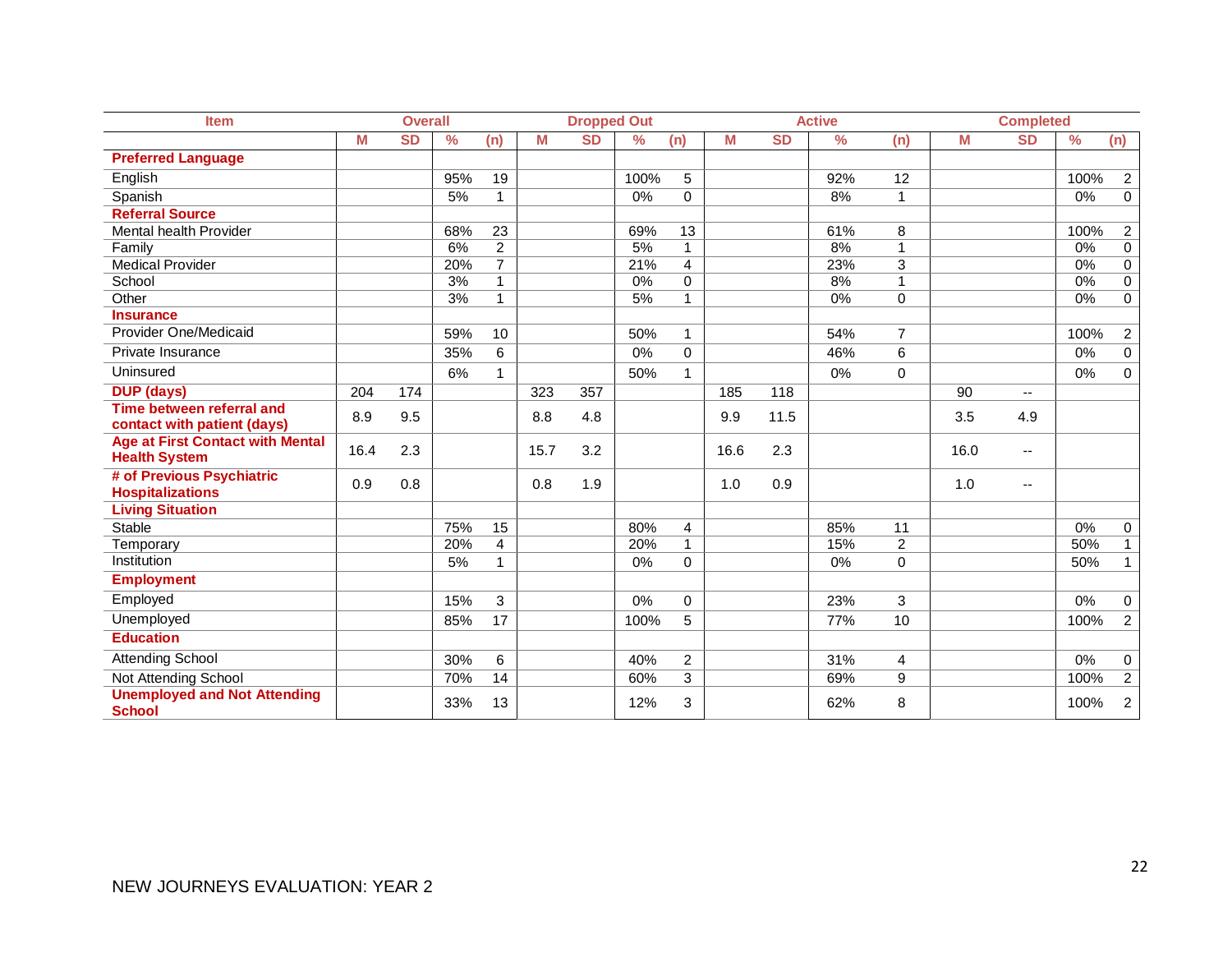

**Clinical Outcomes for BHR**



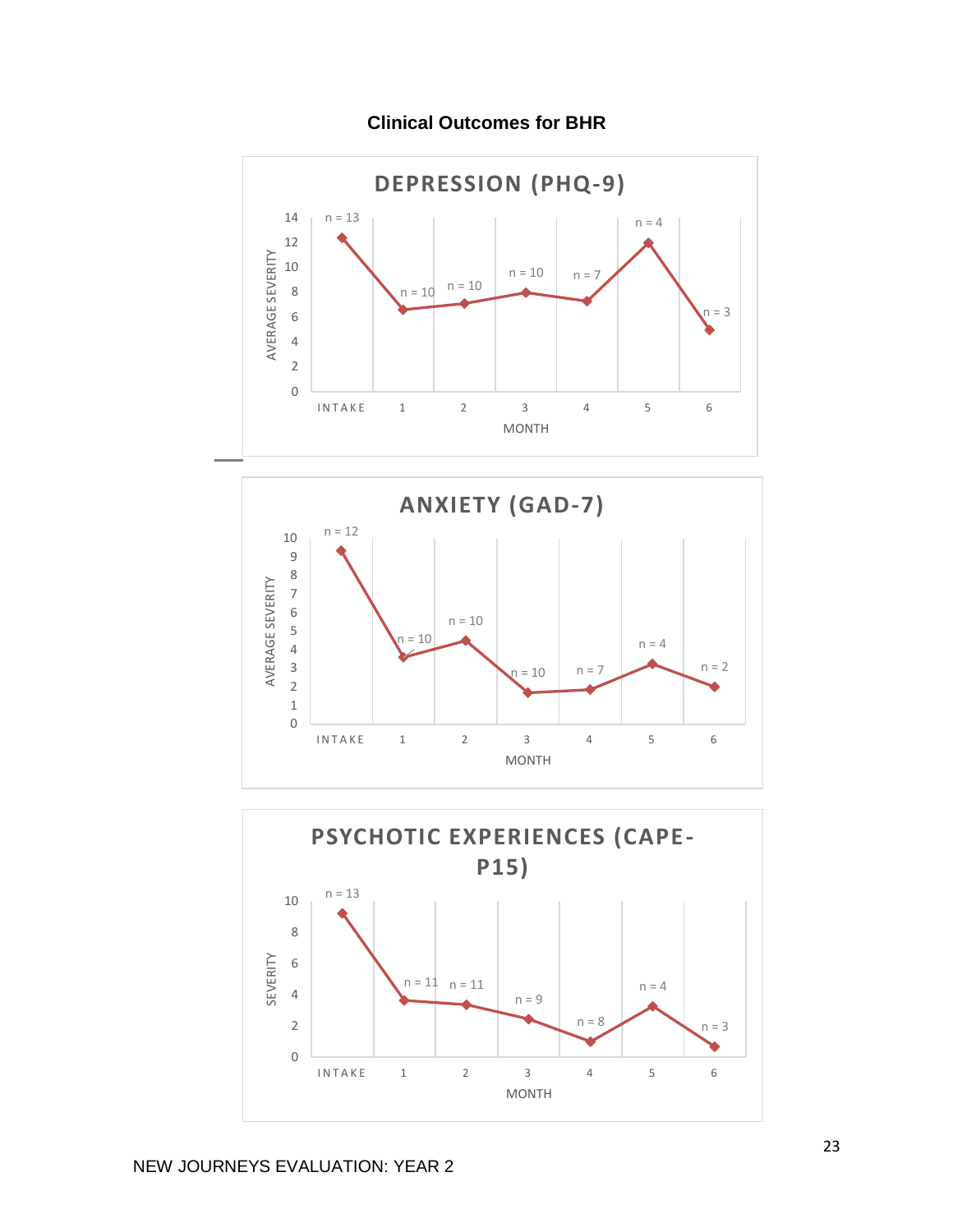

# **Service Utilization for BHR**

|                                                                                     | <b>Total</b><br><b>Scheduled</b> |       | <b>Total Attended</b><br>(participant) |       | <b>Total Attended</b><br>(family) | <b>Scheduled in</b><br>Week 1 |      |  |
|-------------------------------------------------------------------------------------|----------------------------------|-------|----------------------------------------|-------|-----------------------------------|-------------------------------|------|--|
| <b>Family</b><br><b>Psychoeducation</b>                                             | (112)                            | (31)  | 28%                                    | (101) | 90%                               | (8)                           | 62%  |  |
| <b>Individual Resiliency</b><br><b>Training</b>                                     | (230)                            | (199) | 87%                                    |       |                                   | (13)                          | 100% |  |
| <b>Individual Placement</b><br>and<br><b>Support/Supported</b><br><b>Employment</b> | (118)                            | (106) | 90%                                    |       |                                   | (4)                           | 31%  |  |
| <b>Medication</b><br><b>Management</b>                                              | (42)                             | (34)  | 81%                                    |       |                                   | (3)                           | 23%  |  |
| <b>Case Management</b>                                                              | (0)                              | (0)   | 0%                                     |       |                                   | (0)                           | 0%   |  |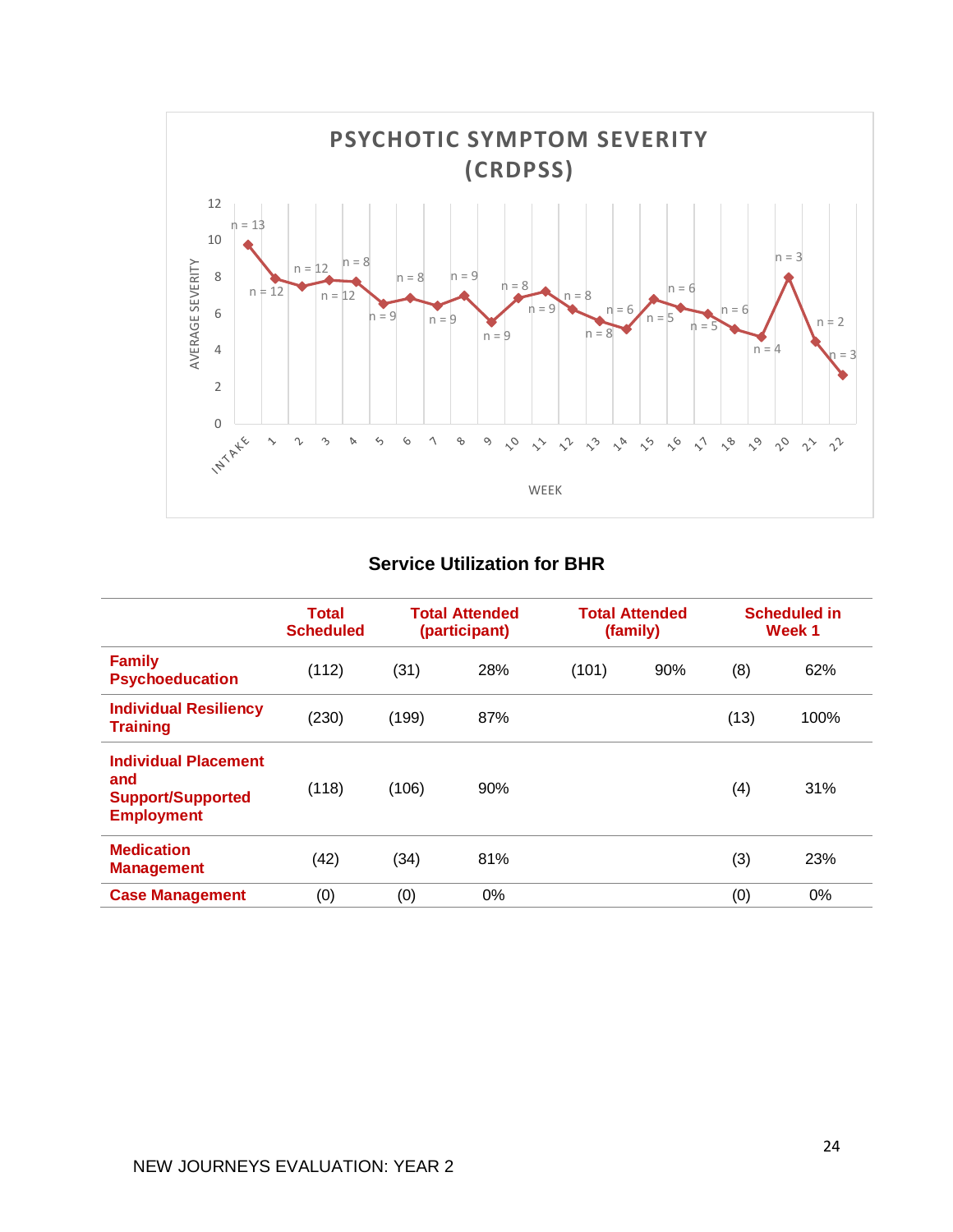# *SITE 3: VALLEY CITIES*

**Address:** 221 Wells Ave. South, Renton, WA 98057

**Website:** www.valleycities.org **Director:** Sarah Boye **Clinical Manager:** Bradley Cotter

#### **Site Demographics**

Up to 10 participants did not provide data on any given question, largely due to being ineligible. Percentages exclude missing responses.

| <b>Item</b>               |      |           | <b>Overall</b> |                  |      | <b>Active</b>    |               |                |      | <b>Referred</b>  |               |                |      | <b>Completed</b> |       |                |
|---------------------------|------|-----------|----------------|------------------|------|------------------|---------------|----------------|------|------------------|---------------|----------------|------|------------------|-------|----------------|
|                           | M    | <b>SD</b> | $\frac{9}{6}$  | (n)              | M    | <b>SD</b>        | $\frac{9}{6}$ | (n)            | M    | <b>SD</b>        | $\frac{9}{6}$ | (n)            | M    | <b>SD</b>        | $\%$  | (n)            |
| <b>Participants</b>       |      |           |                | 28               |      |                  |               | 14             |      |                  |               | 12             |      |                  |       | 2              |
| <b>Age</b>                | 21.2 | 4.4       |                |                  | 20.0 | $\overline{3.2}$ |               |                | 21.8 | $\overline{5.4}$ |               |                | 26.5 | $\overline{3.5}$ |       |                |
| <b>Gender</b>             |      |           |                |                  |      |                  |               |                |      |                  |               |                |      |                  |       |                |
| Male                      |      |           | 76%            | 19               |      |                  | 77%           | 10             |      |                  | 80%           | 8              |      |                  | 50%   |                |
| Female                    |      |           | 24%            | 6                |      |                  | 23%           | 3              |      |                  | 20%           | $\overline{2}$ |      |                  | 50%   |                |
| <b>Sexual Orientation</b> |      |           |                |                  |      |                  |               |                |      |                  |               |                |      |                  |       |                |
| Heterosexual              |      |           | 96%            | $\overline{21}$  |      |                  | 100%          | 14             |      |                  | 83%           | 5              |      |                  | 100%  | $\overline{c}$ |
| Gay or Lesbian            |      |           | 0%             | $\mathbf 0$      |      |                  | 0%            | $\mathbf 0$    |      |                  | 0%            | 0              |      |                  | 0%    | 0              |
| Questioning               |      |           | 4%             | 1                |      |                  | 0%            | 0              |      |                  | 17%           |                |      |                  | 0%    | 0              |
| <b>Primary Diagnosis</b>  |      |           |                |                  |      |                  |               |                |      |                  |               |                |      |                  |       |                |
| <b>Major Depression</b>   |      |           | 4%             | $\overline{1}$   |      |                  | $0\%$         | 0              |      |                  | 10%           | 1              |      |                  | 0%    | $\mathbf 0$    |
| Schizoaffective           |      |           | 4%             | $\mathbf 1$      |      |                  | 7%            | $\overline{ }$ |      |                  | 0%            | 0              |      |                  | 0%    | 0              |
| Schizophrenia             |      |           | 27%            | $\overline{7}$   |      |                  | 43%           | 6              |      |                  | 0%            | 0              |      |                  | 50%   |                |
| Schizophreniform          |      |           | 27%            | $\overline{7}$   |      |                  | 36%           | 5              |      |                  | 10%           |                |      |                  | 50%   |                |
| Psychosis NOS             |      |           | 23%            | $\overline{6}$   |      |                  | 14%           | $\overline{2}$ |      |                  | 40%           | 4              |      |                  | $0\%$ | $\mathbf 0$    |
| Bipolar                   |      |           | 4%             | $\overline{ }$   |      |                  | 0%            | 0              |      |                  | 10%           |                |      |                  | 0%    | $\mathbf 0$    |
| Other                     |      |           | 12%            | 3                |      |                  | $0\%$         | 0              |      |                  | 30%           | 3              |      |                  | 0%    | $\mathbf 0$    |
| <b>Race</b>               |      |           |                |                  |      |                  |               |                |      |                  |               |                |      |                  |       |                |
| White                     |      |           | 38%            | 8                |      |                  | 39%           | 5              |      |                  | 50%           | 3              |      |                  | 0%    | 0              |
| <b>Black</b>              |      |           | 43%            | 9                |      |                  | 39%           | $\overline{5}$ |      |                  | 33%           | 2              |      |                  | 100%  | $\overline{2}$ |
| Asian                     |      |           | 9%             | $\boldsymbol{2}$ |      |                  | 15%           | $\overline{c}$ |      |                  | 0%            | 0              |      |                  | 0%    | 0              |
| Alaskan                   |      |           | 5%             | $\overline{ }$   |      |                  | 0%            | 0              |      |                  | 17%           |                |      |                  | 0%    | $\Omega$       |
| Other                     |      |           | 5%             | $\overline{ }$   |      |                  | 7%            | $\overline{A}$ |      |                  | 0%            | $\mathbf 0$    |      |                  | 0%    | $\mathbf 0$    |
| <b>Ethnicity</b>          |      |           |                |                  |      |                  |               |                |      |                  |               |                |      |                  |       |                |
| Hispanic                  |      |           | 18%            | 4                |      |                  | 29%           | 4              |      |                  | 0%            | 0              |      |                  | 0%    | 0              |
| Not Hispanic              |      |           | 82%            | 18               |      |                  | 71%           | 10             |      |                  | 100%          | 6              |      |                  | 100%  | $\overline{2}$ |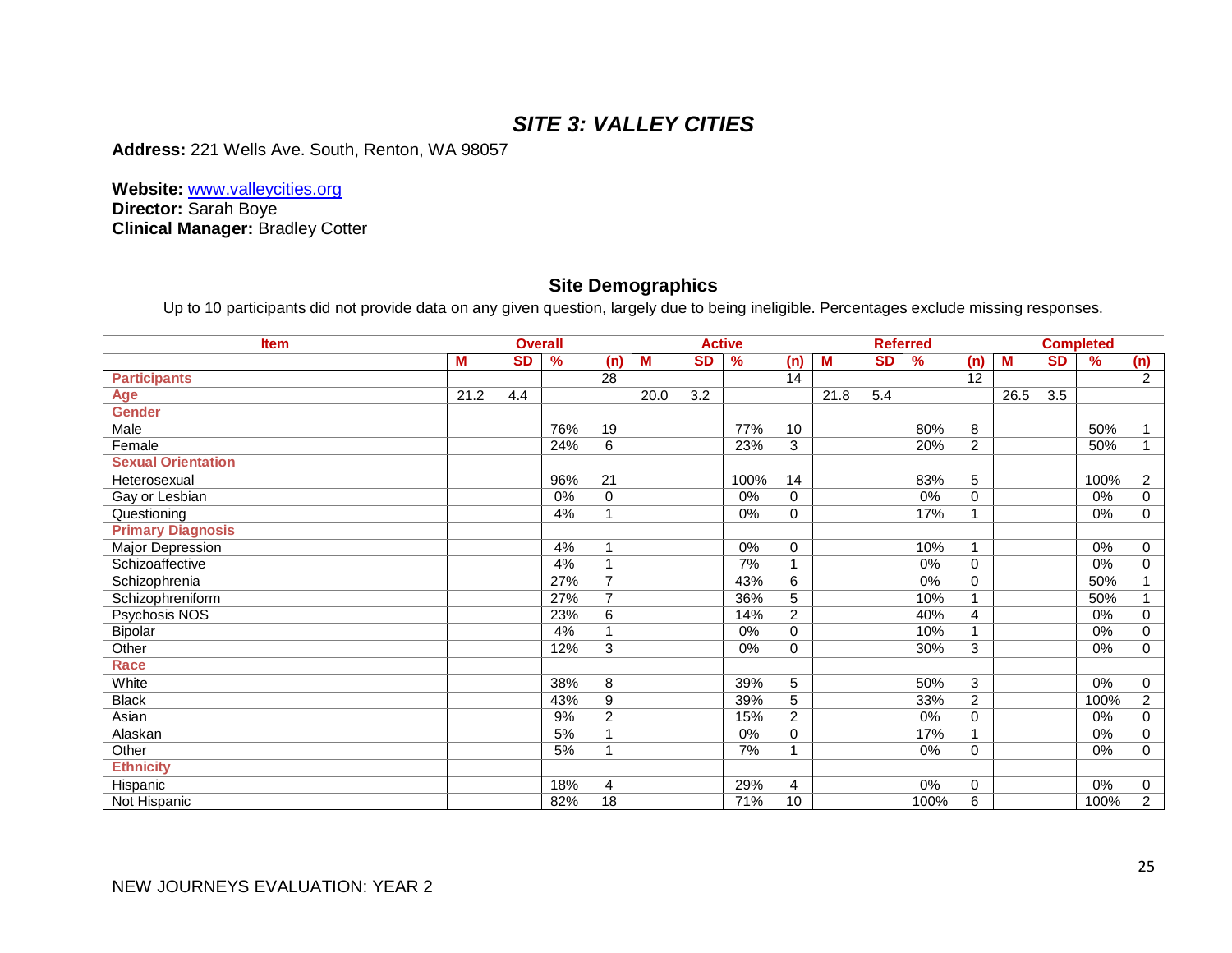| <b>Item</b>                                            |      | <b>Overall</b> |               |                 | <b>Active</b> |           |               |                 |      | <b>Referred</b> |               |                | <b>Completed</b>         |                          |               |                |
|--------------------------------------------------------|------|----------------|---------------|-----------------|---------------|-----------|---------------|-----------------|------|-----------------|---------------|----------------|--------------------------|--------------------------|---------------|----------------|
|                                                        | М    | <b>SD</b>      | $\frac{0}{0}$ | (n)             | M             | <b>SD</b> | $\frac{0}{0}$ | (n)             | M    | <b>SD</b>       | $\frac{0}{0}$ | (n)            | M                        | <b>SD</b>                | $\frac{9}{6}$ | (n)            |
| <b>Preferred Language</b>                              |      |                |               |                 |               |           |               |                 |      |                 |               |                |                          |                          |               |                |
| English                                                |      |                | 90%           | 20              |               |           | 86%           | 12              |      |                 | 100%          | 6              |                          |                          | 100%          | $\overline{2}$ |
| Spanish                                                |      |                | 5%            |                 |               |           | 7%            | $\mathbf{1}$    |      |                 | 0%            | $\Omega$       |                          |                          | $0\%$         | $\mathbf 0$    |
| Other                                                  |      |                | 5%            | 1               |               |           | 7%            | 1               |      |                 | 0%            | $\Omega$       |                          |                          | 0%            | $\mathbf 0$    |
| <b>Referral Source</b>                                 |      |                |               |                 |               |           |               |                 |      |                 |               |                |                          |                          |               |                |
| <b>Mental Health Provider</b>                          |      |                | 40%           | 11              |               |           | 36%           | 5               |      |                 | 36%           | 4              |                          |                          | 100%          | $\overline{2}$ |
| Family                                                 |      |                | 15%           | 4               |               |           | 21%           | $\overline{3}$  |      |                 | 9%            | $\mathbf{1}$   |                          |                          | 0%            | 0              |
| <b>Medical Provider</b>                                |      |                | 33%           | $\overline{9}$  |               |           | 36%           | $\overline{5}$  |      |                 | 36%           | 4              |                          |                          | $0\%$         | $\pmb{0}$      |
| <b>Social Services</b>                                 |      |                | 4%            | 1               |               |           | 0%            | 0               |      |                 | 9%            | $\mathbf{1}$   |                          |                          | 0%            | 0              |
| School                                                 |      |                | 4%            | 1               |               |           | 7%            | 1               |      |                 | 0%            | 0              |                          |                          | $0\%$         | $\mathbf 0$    |
| Other                                                  |      |                | 4%            | 1               |               |           | 0%            | $\Omega$        |      |                 | 9%            | $\mathbf{1}$   |                          |                          | 0%            | $\mathbf 0$    |
| <b>Insurance</b>                                       |      |                |               |                 |               |           |               |                 |      |                 |               |                |                          |                          |               |                |
| Medicaid                                               |      |                | 56%           | 10              |               |           | 67%           | 8               |      |                 | 33%           | $\overline{a}$ |                          |                          | 0%            | 0              |
| Private Insurance                                      |      |                | 22%           | 4               |               |           | 8%            | $\mathbf{1}$    |      |                 | 50%           | 3              |                          |                          | 0%            | $\mathbf 0$    |
| <b>Other Public Insurance</b>                          |      |                | 17%           | 3               |               |           | 17%           | $\overline{2}$  |      |                 | 17%           | $\mathbf{1}$   |                          |                          | 0%            | 0              |
| Uninsured                                              |      |                | 5%            | 1               |               |           | 8%            | 1               |      |                 | 0%            | 0              |                          |                          | $0\%$         | $\mathbf 0$    |
| <b>Duration of Untreated Psychosis (days)</b>          | 214  | 202            |               |                 | 190           | 130       |               |                 | 276  | 340             |               |                | $\overline{\phantom{a}}$ | $\overline{\phantom{a}}$ |               |                |
| Time between referral and contact with patient         | 10.0 | 12.3           |               |                 | 13.4          | 13.0      |               |                 | 1.2  | 1.3             |               |                | $-$                      | --                       |               |                |
| (days)                                                 |      |                |               |                 |               |           |               |                 |      |                 |               |                |                          |                          |               |                |
| <b>Age at First Contact with Mental Health System</b>  | 16.4 | 5.4            |               |                 | 17.8          | 5.2       |               |                 | 12.8 | 4.1             |               |                | $\overline{\phantom{a}}$ | --                       |               |                |
| <b>Number of Previous Psychiatric Hospitalizations</b> | 1.2  | 1.0            |               |                 | 1.3           | 1.0       |               |                 | 0.8  | 0.8             |               |                | $\overline{\phantom{a}}$ | --                       |               |                |
| <b>Living Situation</b>                                |      |                |               |                 |               |           |               |                 |      |                 |               |                |                          |                          |               |                |
| <b>Stable</b>                                          |      |                | 85%           | 19              |               |           | 79%           | 11              |      |                 | 100%          | 6              |                          |                          | 100%          | $\overline{2}$ |
| Temporary                                              |      |                | 5%            | 1               |               |           | 7%            | $\mathbf{1}$    |      |                 | 0%            | $\Omega$       |                          |                          | 0%            | $\mathbf 0$    |
| Unstable                                               |      |                | 5%            | 1               |               |           | 7%            | $\mathbf{1}$    |      |                 | 0%            | $\Omega$       |                          |                          | 0%            | $\mathbf 0$    |
| Homeless                                               |      |                | 5%            | 1               |               |           | 7%            | 1               |      |                 | 0%            | $\Omega$       |                          |                          | 0%            | $\Omega$       |
| <b>Employment</b>                                      |      |                |               |                 |               |           |               |                 |      |                 |               |                |                          |                          |               |                |
| Employed                                               |      |                | 14%           | 3               |               |           | 14%           | $\overline{c}$  |      |                 | 17%           | 1              |                          |                          | 0%            | 0              |
| Unemployed                                             |      |                | 86%           | $\overline{19}$ |               |           | 86%           | $\overline{12}$ |      |                 | 83%           | 5              |                          |                          | 100%          | $\overline{2}$ |
| <b>Education</b>                                       |      |                |               |                 |               |           |               |                 |      |                 |               |                |                          |                          |               |                |
| <b>Attending School</b>                                |      |                | 36%           | 8               |               |           | 43%           | 6               |      |                 | 33%           | $\overline{a}$ |                          |                          | 0%            | 0              |
| Not Attending School                                   |      |                | 64%           | $\overline{14}$ |               |           | 57%           | 8               |      |                 | 67%           | 4              |                          |                          | 100%          | $\overline{c}$ |
| <b>Unemployed and Not Attending School</b>             |      |                | 43%           | 12.0            |               |           | 50%           | 7.0             |      |                 | 25%           | 3.0            |                          |                          | 100%          | $\overline{2}$ |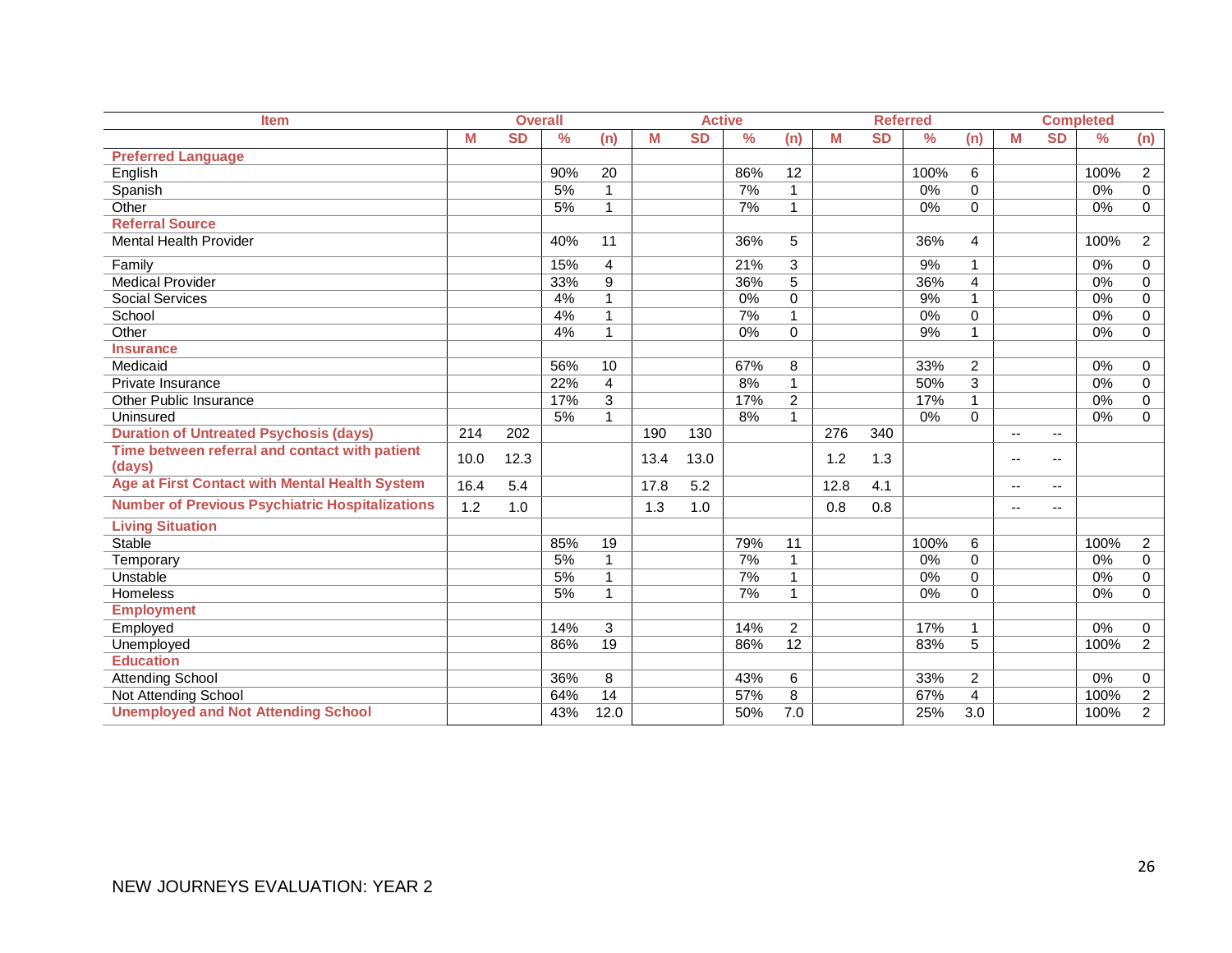

**Clinical Outcomes for Valley Cities**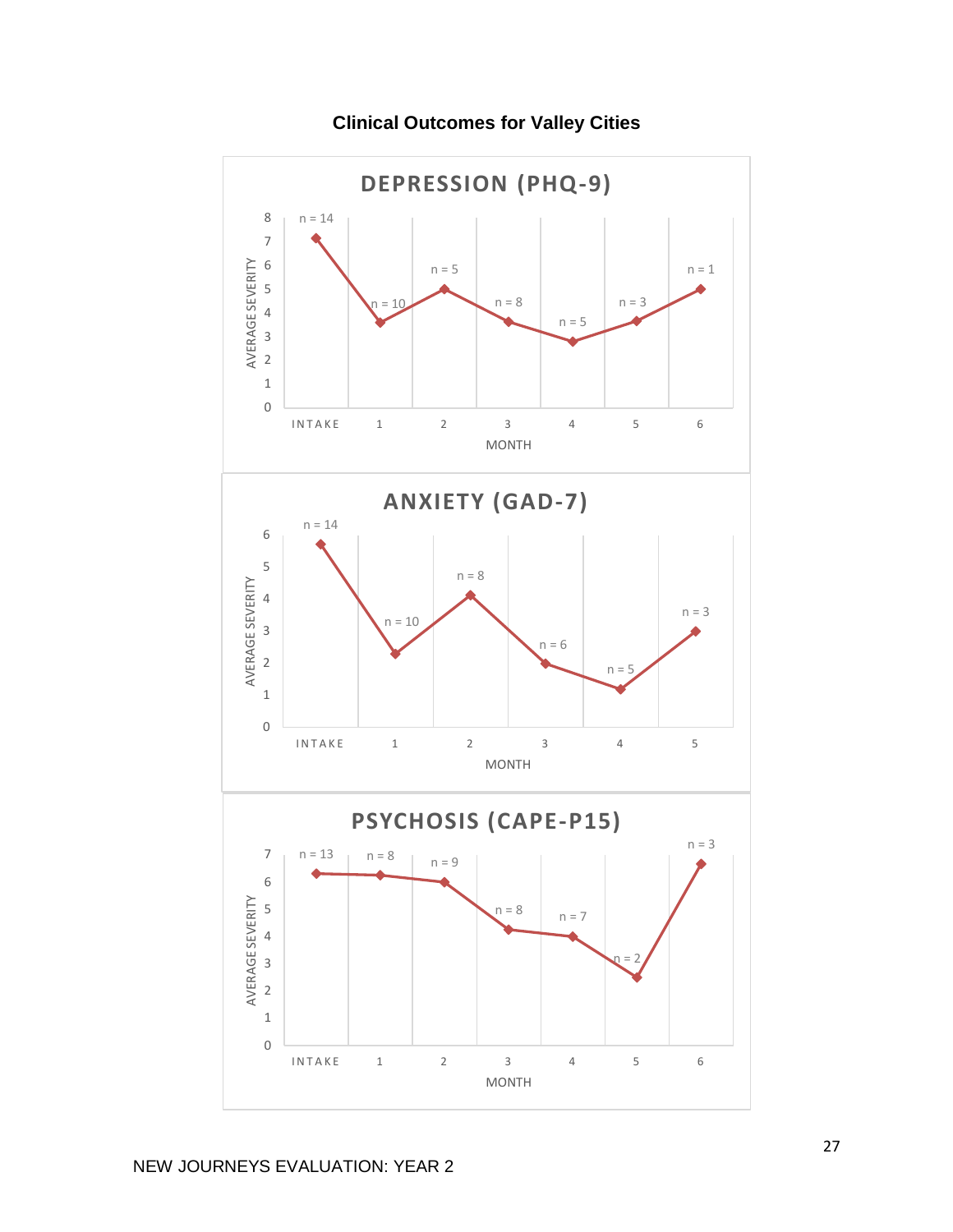

## **Service Utilization**

|                                                                                            | <b>Total</b><br><b>Scheduled</b> |       | <b>Total Attended</b><br>(participant) |      | <b>Total Attended</b><br>(family) | <b>Scheduled in Week 1</b> |     |  |  |
|--------------------------------------------------------------------------------------------|----------------------------------|-------|----------------------------------------|------|-----------------------------------|----------------------------|-----|--|--|
| <b>Family</b><br>Psychoeducation                                                           | (64)                             | (49)  | 77%                                    | (56) | 88%                               | (8)                        | 50% |  |  |
| <b>Individual</b><br><b>Resiliency Training</b>                                            | (125)                            | (106) | 85%                                    |      |                                   | (7)                        | 44% |  |  |
| <b>Individual</b><br><b>Placement and</b><br><b>Support/Supported</b><br><b>Employment</b> | (150)                            | (124) | 83%                                    |      |                                   | (3)                        | 19% |  |  |
| <b>Medication</b><br><b>Management</b>                                                     | (55)                             | (45)  | 82%                                    |      |                                   | (2)                        | 13% |  |  |
| <b>Case Management</b>                                                                     | (32)                             | (26)  | 81%                                    |      |                                   | (1)                        | 6%  |  |  |